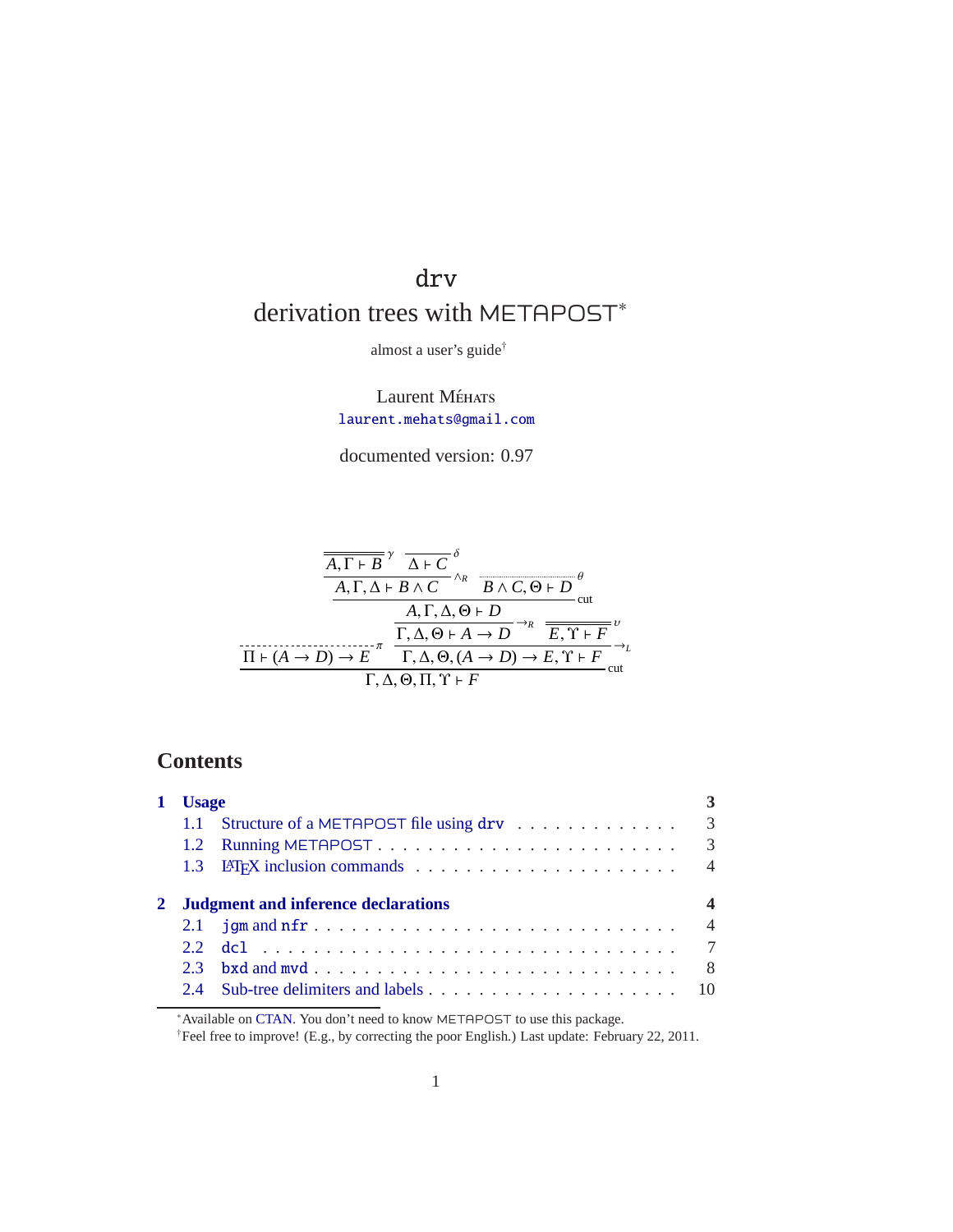| 3           | drv tunings                                                  | 11 |
|-------------|--------------------------------------------------------------|----|
|             | 3.1                                                          | 11 |
|             | 3.2<br>drv_math_style                                        | 12 |
|             | 3.3                                                          | 12 |
|             | 3.4                                                          | 13 |
|             | 3.5                                                          | 14 |
|             | 3.6<br>drv_path_style                                        | 14 |
|             | 3.7                                                          | 14 |
|             | 3.8                                                          | 15 |
|             | 3.9                                                          | 15 |
|             | 3.10 drv_left_delimiter and drv_right_delimiter              | 15 |
|             | 3.11                                                         | 16 |
|             | 3.12 drv_fraction_mode                                       | 17 |
|             | 3.13 drv_proof_mode                                          | 17 |
|             |                                                              | 18 |
|             |                                                              | 18 |
| 4           | Pictures, bounding boxes and math axis                       | 18 |
|             | 4.1                                                          | 18 |
|             | 4.2                                                          | 19 |
|             | 4.3<br>$\text{drv}\text{-axis}$                              | 19 |
| 5           | Low level inference declaration macros                       | 20 |
|             | 5.1                                                          | 20 |
|             | 5.2                                                          | 22 |
|             | 5.3<br>User defined declaration macros (tricky)              | 23 |
| 6           | <b>Inside derivation trees</b>                               | 24 |
|             | Components, distinguished points and dimensions<br>6.1       | 24 |
|             | 6.2<br>drv_styled                                            | 26 |
|             | User specified junction and alignment styles (tricky)<br>6.3 | 26 |
|             | <b>References</b>                                            | 27 |
|             | A Debugging and proofing                                     | 28 |
| B           | <b>Derivation forests</b>                                    | 29 |
|             |                                                              |    |
| $\mathbf C$ | <b>Radial mode (beta version)</b>                            | 31 |
| D           | <b>Gallery</b>                                               | 33 |

2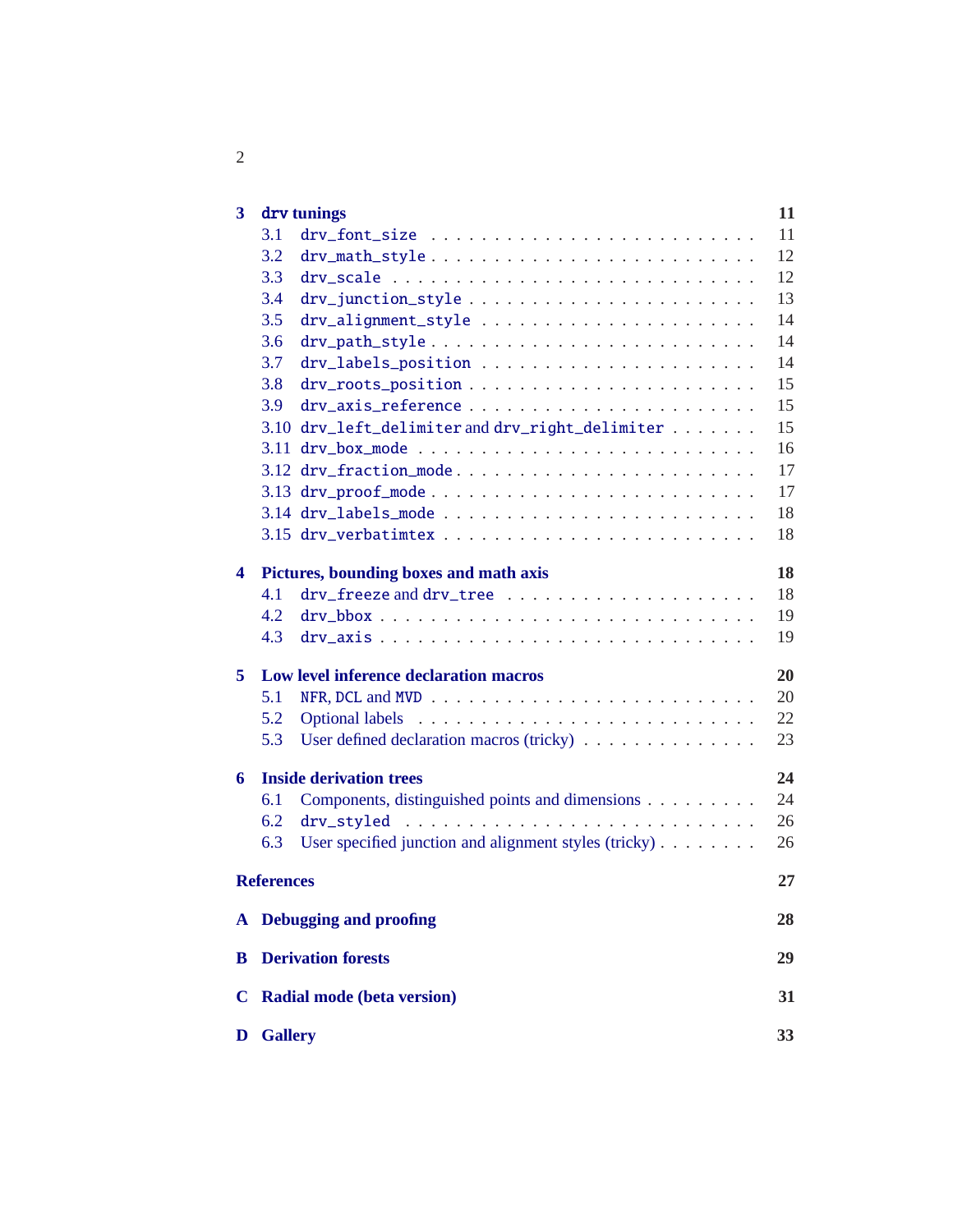| <b>E</b> Standalone picture files | 35 |
|-----------------------------------|----|
| <b>F</b> Related packages         | 36 |

3

#### <span id="page-2-1"></span><span id="page-2-0"></span>**1 Usage**

#### **1.1 Structure of a** METAPOST **file using** drv

#### **Preamble**

```
input drv;
verbatimtex%&latex
hLATEX preamblei
\begin{document}
etex;
```
#### **Figures**

```
hoptional drv tuningsi
beginfig((index))
  \langlejudgment and inference declarations\rangledraw drv_tree;
  hoptional extra METAPOST codei
endfig;
```
#### **Postamble**

end

For each "beginfig(\index)), endfig;" pair in a file \jobname\.mp, META-POST generates an Encapsulated PostScript file (*jobname*). (*index*).

#### <span id="page-2-2"></span>**1.2 Running** METAPOST

You have to run *at least twice*

#### mpost  $\langle\textit{jobname}\rangle$ .mp

(once more if you use sub-tree delimiters, see § [2.4\)](#page-9-0). On the first run METAPOST collects the LATEX code generated by drv declaration macros and writes it to the file  $\langle jobname \rangle$ -delayed.mp. On the second run METAPOST preprocesses the L<sup>AT</sup>EX code in  $\langle jobname \rangle$ -delayed.mp and then typesets the derivation trees.

If you get an error on the first run then it comes from the drv/METAPOST code. If you get an error on the second run then it comes from the LATEX code. In both cases, correct the error (see Appendix [A\)](#page-27-0), delete *(jobname*)-delayed.mp and run "mpost (*jobname*).mp" twice again (a makefile can do that for you).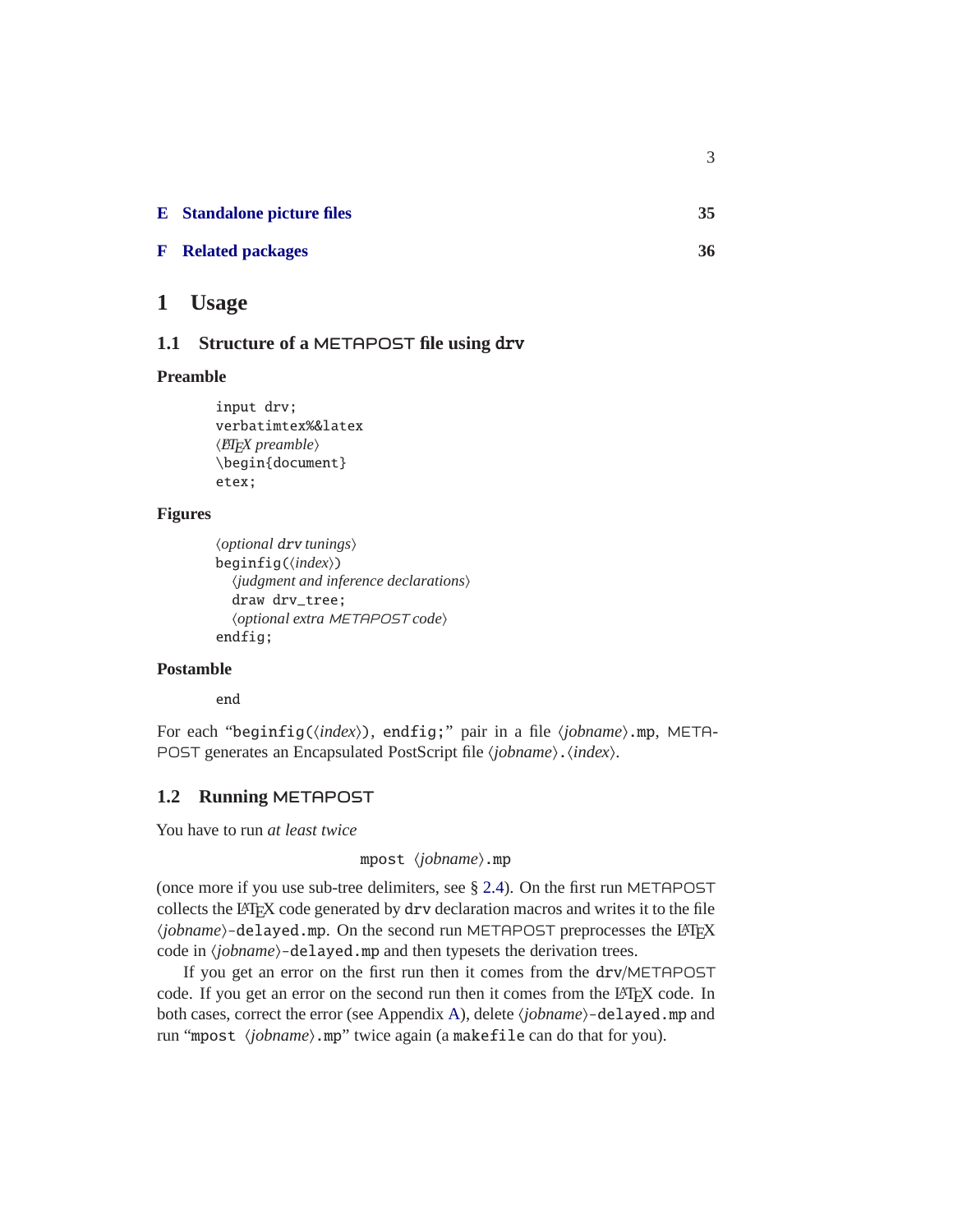#### <span id="page-3-0"></span>**1.3 LAF<sub><b>K**</sub>**X** inclusion commands

Encapsulated PostScript files  $\langle jobname \rangle$ .  $\langle index \rangle$  generated by METAPOST can be included in LAT<sub>E</sub>X documents using the \includegraphics{\*jobname*}.\*index*}} command from the  $\texttt{graphicx}.\texttt{sty}$  (or  $\texttt{graphics}.\texttt{sty})$   $\texttt{package}^1.$  $\texttt{package}^1.$  $\texttt{package}^1.$ 

However drv provides ways to set the baseline of derivation tree pictures (see § [3.9](#page-14-1) and § [4.3\)](#page-18-1). Then I suggest using the following  $\d{rv}{jobname}$ .  $\in$ } command which is such that the baseline of the included picture coincides with the baseline of the inclusion point.

```
\usepackage{graphicx}
\makeatletter
\def\Gin@def@bp#1\relax#2#3{\qdef#2{#3}}
\newsavebox{\graphicsbox}
\newcommand*{\drv}[1]{%
\sbox{\graphicsbox}{\includegraphics{#1}}%
\raisebox{\Gin@lly bp}%
{\usebox{\graphicsbox}}}
\makeatother
```
The code for \drv was suggested by Josselin Nome ion the fr.comp.text.tex Usenet group.

### <span id="page-3-1"></span>**2 Judgment and inference declarations**

#### <span id="page-3-2"></span>**2.1** jgm **and** nfr

| $\langle$ gm $\langle$ <i>nat</i> $\rangle$ $\langle$ <i>str list</i> $\rangle$ | $\langle nat\rangle$ judgment index<br>$\langle str \text{ list} \rangle$ sub-judgments <i>math-mode</i> LAT <sub>F</sub> X code                                                                                                                                                                                                    |
|---------------------------------------------------------------------------------|-------------------------------------------------------------------------------------------------------------------------------------------------------------------------------------------------------------------------------------------------------------------------------------------------------------------------------------|
| $\langle str \rangle$<br>$\langle id \rangle$                                   | nfr $\langle nat \rangle$ ( $\langle nat \text{ list} \rangle$ ) ( $\langle str \rangle$ , $\langle id \rangle$ )<br>$\langle nat\rangle$ inference index<br>$\langle nat\; list \rangle$ list of premise indices<br>inference label math-mode LATFX code<br>inference line style identifier $(0, 1, 2, 3, 4, 5, 6 \text{ or } \_)$ |

"jgm  $\langle nat \rangle$ " declares a judgment which index is  $\langle nat \rangle$  while "nfr  $\langle nat \rangle$ " declares an inference which conclusion is the index  $\langle nat \rangle$  judgment (you can declare a judgment before or after the corresponding inference, no matter).

A premise index  $\langle nat \rangle$  refers to the sub-tree ending with the index  $\langle nat \rangle$  judgment. A list of premise indices may be arbitrary long.

<span id="page-3-3"></span><sup>&</sup>lt;sup>1</sup>You may get standalone picture files (e.g., transparent pos for inclusion in a webpage) from each  $\langle jobname \rangle$ .  $\langle index \rangle$  file as described in Appendix [E.](#page-34-0)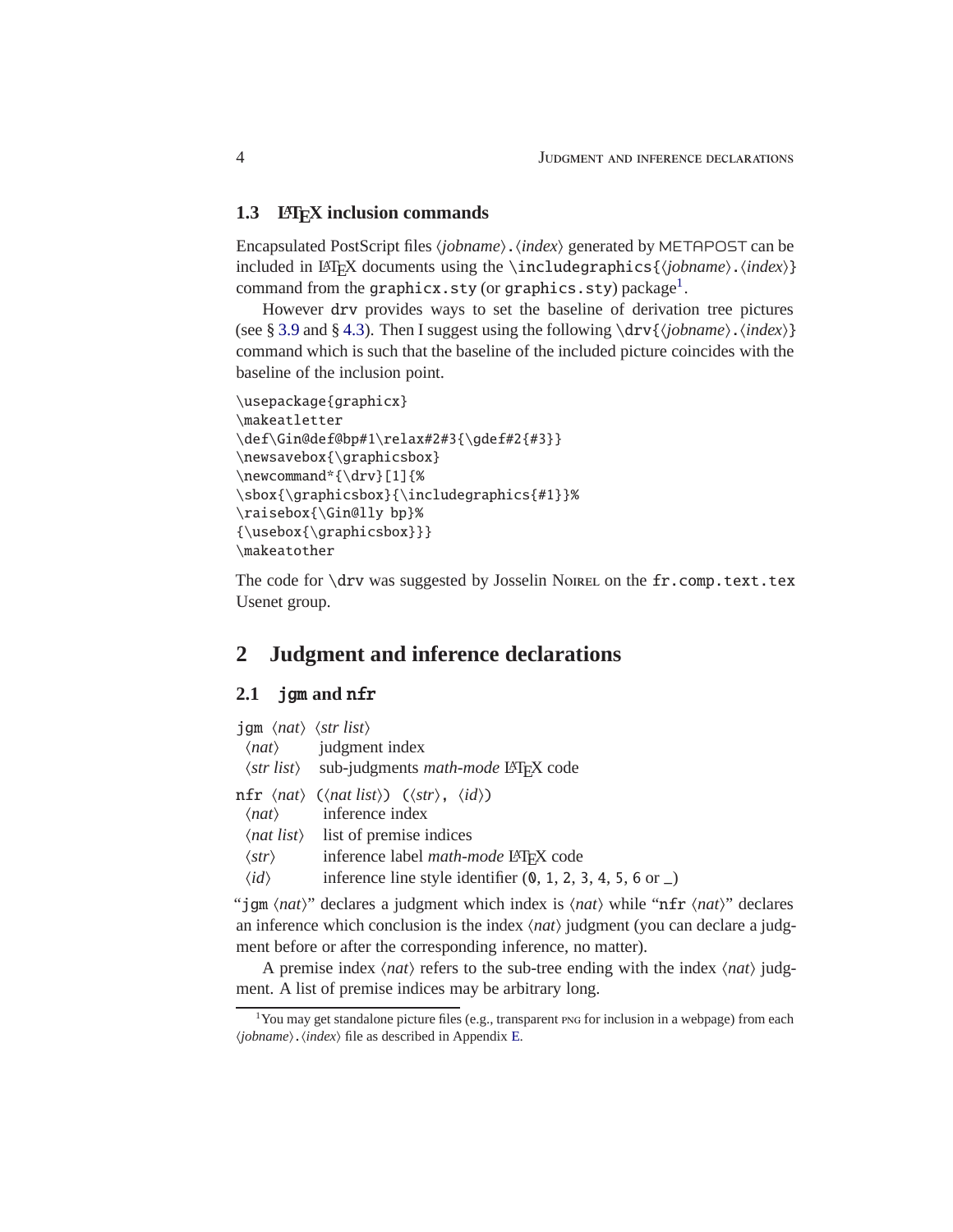#### 2.1 jgm and nfr 5

#### <span id="page-4-0"></span>**First example**

```
beginfig(110)
jgm 0 "A\vdash B";
jgm 1 "B\vdash C";
jgm 2 "A\vdash C";
nfr 0 () ("f", 1);
nfr 1 () ("g", 1);
nfr 2 (0, 1) ("\circ", 1);
draw drv_tree;
endfig;
```

$$
\frac{\overline{A+B}^f \ \overline{B+C}^g}{A+C} \circ
$$

 $\overline{A \vdash B}$ <sup>*f*</sup>  $\overline{A \vdash B}$ <sup>*f*</sup>

**Sub-judgments**

beginfig(111) jgm 0 "A\vdash B"; jgm 1 "A", "\vdash", "B"; nfr 0 () ("f", 1); nfr 1 (0) ("f", 1); draw drv\_tree; endfig;

The outputs induced by

```
jgm 0 "A\vdash B"; and jgm 1 "A", "\vdash", "B";
```
are the same. Using the latter declaration, you can manipulate sub-judgments independently from each-other (see § [6\)](#page-23-0).

#### **Inference line styles**

| begining(120)                                                     | $\leftarrow 0$                                  |
|-------------------------------------------------------------------|-------------------------------------------------|
| $\gamma$ of $\mathbb{C}$ . The $\gamma$ ign $\gamma$ ign $\gamma$ | none                                            |
| $\text{jam } 1$ "\text{simple}";                                  | simple                                          |
| $\gamma$ 2 "\text{double}";                                       | $\leftarrow$ 2<br>double                        |
| $\text{igm}$ 3 "\text{dotted}";                                   |                                                 |
| igm 4 "\text{dashed}";                                            | dotted                                          |
| $\gamma$ igm 5 "\text{waved}";                                    | dashed                                          |
| $\gamma$ 6 "\text{\TeX-dotted}";                                  | $\sim\!\!\sim\!\sim\! \leftarrow\!\!5$<br>waved |
| igm 7 "\text{default}":                                           | $\cdot \cdot \leftarrow 6$                      |
| nfr $\theta$ ( ) ("\leftarrow $\theta$ ", $\theta$ );             | T <sub>F</sub> X-dotted                         |
| nfr 1 (0) ("\leftarrow 1", 1);                                    | default                                         |
| nfr 2 (1) ("\leftarrow 2", 2);                                    |                                                 |
| nfr 3 (2) ("\leftarrow 3", 3);                                    |                                                 |
| nfr 4 (3) ("\leftarrow 4", 4);                                    |                                                 |
| nfr 5 (4) ("\leftarrow 5", 5);                                    |                                                 |
| nfr $6(5)$ ("\leftarrow $6$ ", $6$ );                             |                                                 |
| nfr 7 (6) ("\leftarrow\_", _);                                    |                                                 |
| draw drv_tree;                                                    |                                                 |
| endfig:                                                           |                                                 |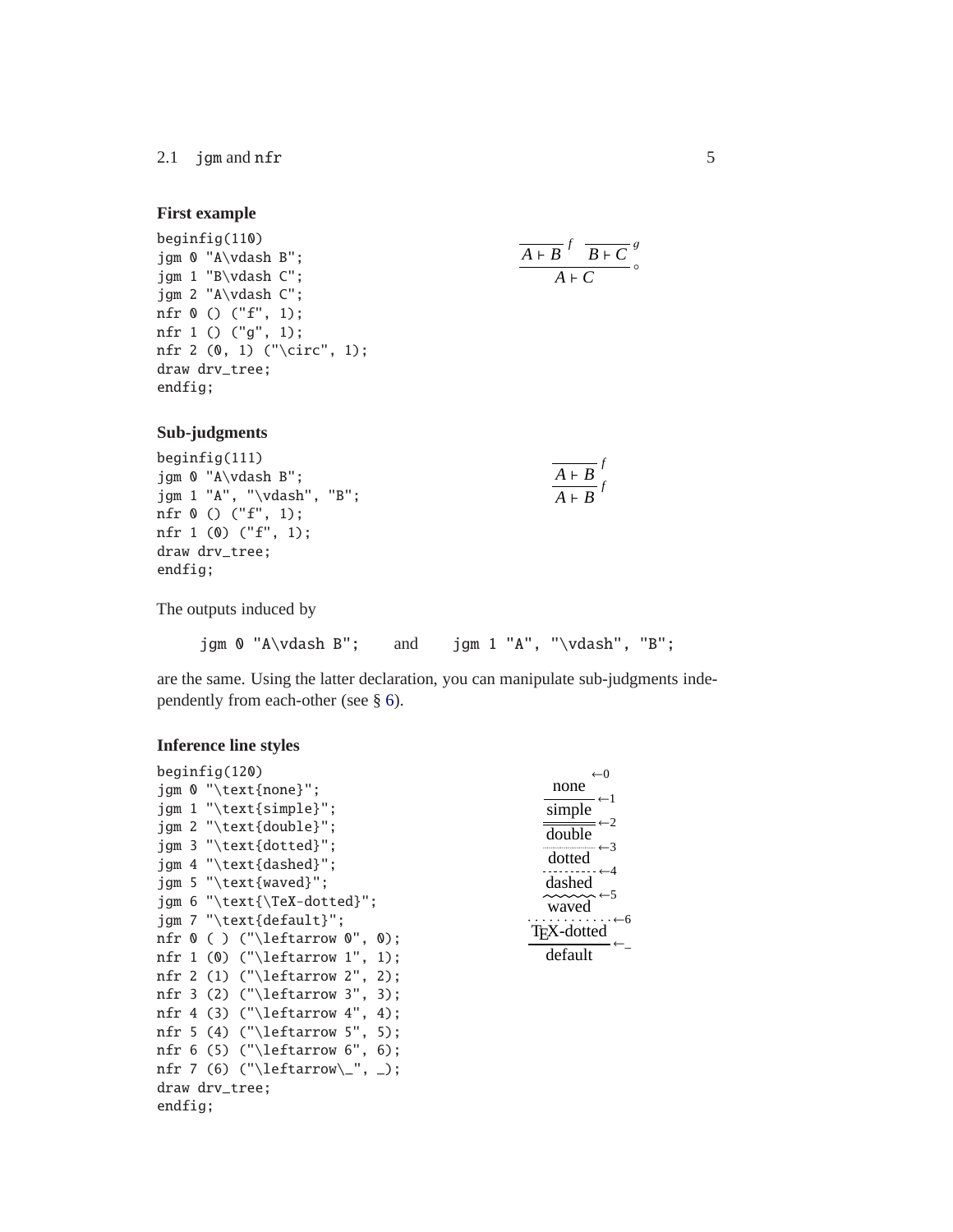The default inference line style is set by the drv\_path\_style macro (see § [3.6\)](#page-13-1).

**Declarations order** Declarations may occur in any order.

| begining(130)                      | $begin{bmatrix} 131 \end{bmatrix}$ |  |
|------------------------------------|------------------------------------|--|
| % preorder declarations            | % postorder declarations           |  |
| $\text{jgm} \space 0 \space "0"$ ; | jgm 0 "000";                       |  |
| jgm 1 "00";                        | jgm 1 "001";                       |  |
| jgm 2 "000";                       | jgm 2 "002";                       |  |
| jgm 3 "001";                       | jgm 3 "00";                        |  |
| jgm 4 "002";                       | jgm 4 "010";                       |  |
| jgm 5 "01";                        | jgm 5 "011";                       |  |
| jgm 6 "010";                       | jgm 6 "012";                       |  |
| jgm 7 "011";                       | jgm 7 "01";                        |  |
| jgm 8 "012";                       | jgm 8 "020";                       |  |
| jgm 9 "02";                        | jgm 9 "021";                       |  |
| jgm 10 "020";                      | jgm 10 "022";                      |  |
| jgm 11 "021";                      | jgm 11 "02";                       |  |
| jgm 12 "022";                      | jgm 12 "0";                        |  |
| nfr $0$ (1, 5, 9) ("a", $\_$ );    | nfr $0$ () ("a", _);               |  |
| nfr 1 $(2, 3, 4)$ ("b", $\_$ );    | nfr 1 () $('b", _-)$ ;             |  |
| nfr 2 () $("c", _-)$ ;             | nfr 2 () $("c", _-)$ ;             |  |
| nfr 3 () $('d", _-)$ ;             | nfr 3 $(0, 1, 2)$ $("d", _-)$ ;    |  |
| nfr 4 () ("e", $_$ );              | nfr 4 () ("e", $_$ );              |  |
| nfr 5 (6, 7, 8) $("f", _-)$ ;      | nfr 5 () ("f", $_$ );              |  |
| nfr $6() ("g", _-)$ ;              | nfr $6() ("g", _-)$ ;              |  |
| nfr 7 () ("h", $_$ );              | nfr 7 $(4, 5, 6)$ ("h", _);        |  |
| nfr 8 () $("i", _-)$ ;             | nfr 8 () $("i", _-)$ ;             |  |
| nfr 9 (10, 11, 12) ("j", _);       | nfr 9 () $('j", _-)$ ;             |  |
| nfr 10 () $("k", _-)$ ;            | nfr 10 () $('k", _-)$ ;            |  |
| nfr 11 () $('1", _-)$ ;            | nfr 11 $(8, 9, 10)$ $("1", )$ ;    |  |
| nfr 12 () $("m", _-)$ ;            | nfr 12 (3, 7, 11) ("m", _);        |  |
| draw drv_tree;                     | draw drv_tree;                     |  |
| endfig;                            | endfig;                            |  |

$$
\frac{\overline{000}^c \overline{001}^d \overline{002}^e}{00} \overline{00}^d \overline{002}^e \overline{010}^g \overline{011}^h \overline{012}^i f \overline{020}^k \overline{021}^l \overline{022}^m
$$
\n
$$
\frac{0}{000}^a \overline{001}^b \overline{002}^c \overline{010}^e \overline{011}^f \overline{012}^g \overline{020}^i \overline{021}^j \overline{022}^k
$$
\n
$$
\frac{0}{00}^a \overline{001}^b \overline{002}^c d \overline{010}^e \overline{011}^f \overline{012}^g \overline{020}^i \overline{021}^j \overline{022}^k
$$
\n
$$
\frac{0}{0}^a \overline{01}^a \overline{01}^e \overline{01}^i \overline{01}^g \overline{02}^m \qquad (131)
$$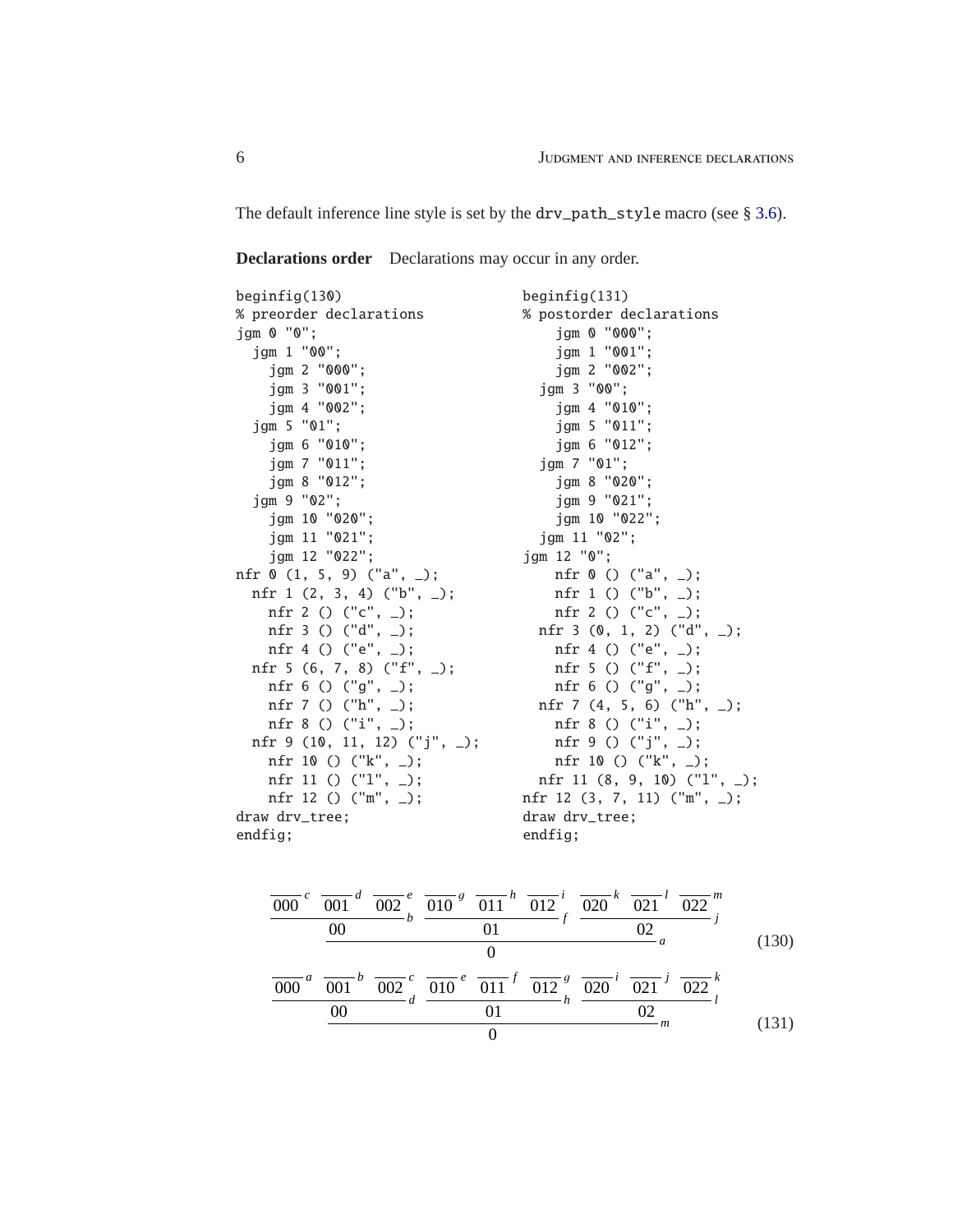$2.2$  dcl  $7$ 

#### **Code for the title page derivation tree**

```
beginfig(100)
jgm 0 "\Gamma, \Delta, \Theta, \Pi, \Upsilon\vdash F";
  jgm 1 "\Pi\vdash (A\to D)\to E";
  jgm 2 "\Gamma, \Delta, \Theta, (A\to D)\to E, \Upsilon\vdash F";
    jgm 3 "\Gamma, \Delta, \Theta\vdash A\to D";
      jgm 4 "A, \Gamma, \Delta, \Theta\vdash D";
        jgm 5 "A, \Gamma, \Delta\vdash B\wedge C";
          jgm 6 "A, \Gamma\vdash B";
          jgm 7 "\Delta\vdash C";
        jgm 8 "B\wedge C, \Theta\vdash D";
    jgm 9 "E, \Upsilon\vdash F";
nfr 0 (1, 2) ("\text{cut}", 1);
 nfr 1 () ("\pi", 4);
  nfr 2 (3, 9) ("\to_L", 1);
   nfr 3 (4) ("\to_R", 1);
     nfr 4 (5, 8) ("\text{cut}", 1);
        nfr 5 (6, 7) ("\wedge_R", 1);
         nfr 6 () ("\gamma", 2);
         nfr 7 () ("\delta", 1);
        nfr 8 () ("\theta", 3);
   nfr 9 () ("\upsilon", 2);
draw drv_tree;
endfig;
```
#### <span id="page-6-0"></span>**2.2** dcl

dcl enables the simultaneous declarations of a judgment and of the corresponding inference: "dcl  $\langle nat \rangle$  ( $\langle nat \rangle$ ) ( $\langle str \rangle$ ,  $\langle id \rangle$ )  $\langle str \rangle$  is a shorthand for "jgm  $\langle nat \rangle$   $\langle str \; list \rangle$ ; nfr  $\langle nat \rangle$  ( $\langle nat \; list \rangle$ ) ( $\langle str \rangle$ ,  $\langle id \rangle$ )".

```
beginfig(140)
dcl 0 () ("f", 1) "A\vdash B";
dcl 1 () ("g", 1) "B\vdash C";
dcl 2 (0, 1) ("\circ", 1) "A\vdash C";
draw drv_tree;
endfig;
beginfig(141)
dcl 0 () ("f", 1) "A\vdash B";
dcl 1 (0) ("f", 1) "A", "\vdash", "B";
draw drv_tree;
endfig;
                                                                  \overline{A + B}<sup>f</sup> \overline{B + C}<sup>g</sup>
                                                                        \overline{A \vdash C}<sup>o</sup>
                                                                        \overline{A \vdash B}<sup>f</sup>
                                                                        \overline{A \vdash B}<sup>f</sup>
```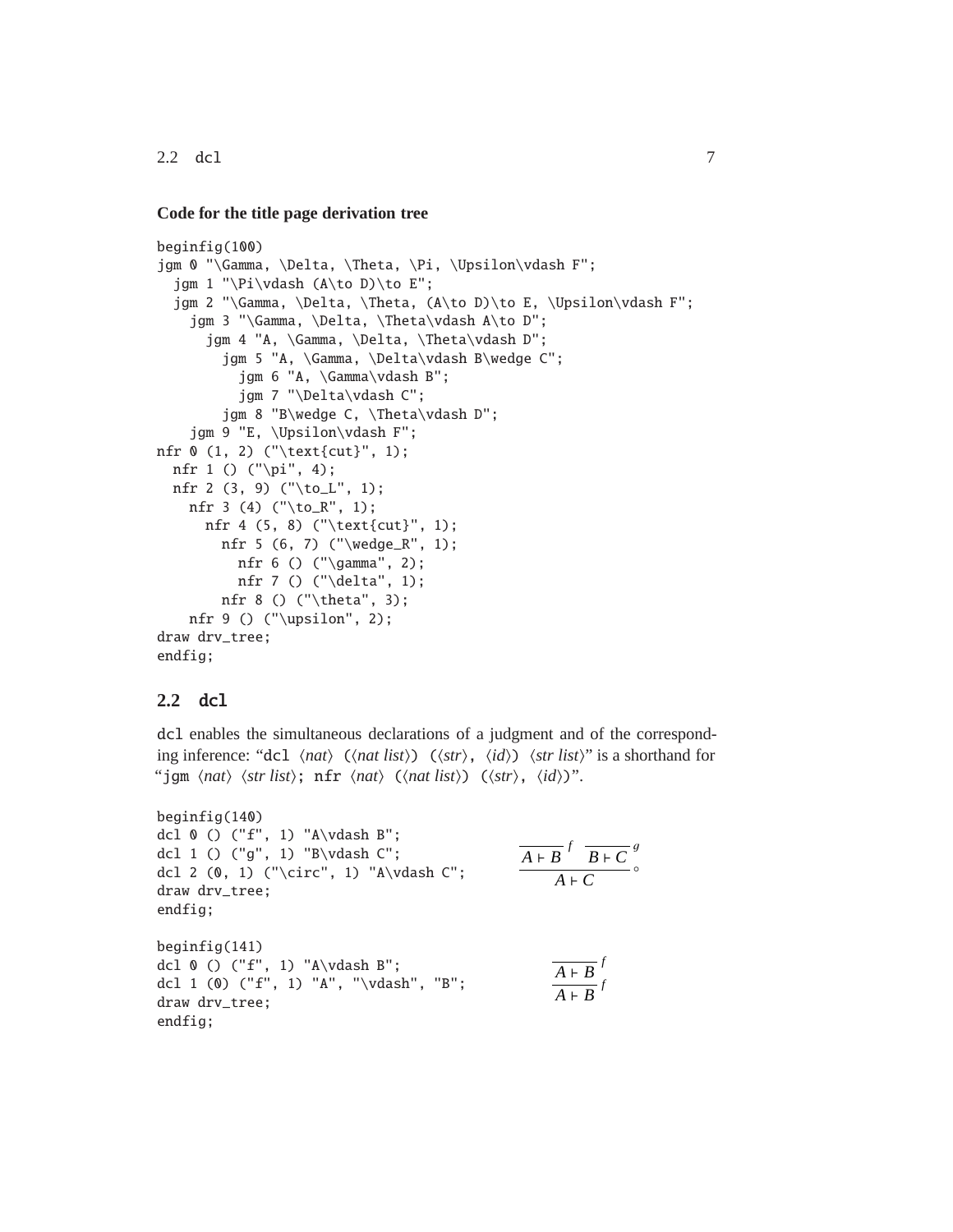```
beginfig(150)
dcl 0 (1, 5, 9) ("a", _) "0";
 dcl 1 (2, 3, 4) ("b", _) "00";
   dcl 2 () ("c", _) 0.000";
   dcl 3 () ("d", _) "001";
   dcl 4 () ("e", _{-})
 dcl 5 (6, 7, 8) ("f", _) "01";
   dcl 6 () ("g", _) "010";
   dcl 7 () ("h", _) "011";
   dcl 8 () ("i", _) "012";
 dcl 9 (10, 11, 12) ("j", _) "02";
   dcl 10 () ("k", _) "020";
   dcl 11 () ("l", _) "021";
   dcl 12 () ("m", _) "022";
draw drv_tree;
endfig;
```


#### <span id="page-7-0"></span>**2.3** bxd **and** mvd

**bxd** A premise index  $\langle nat \rangle$  can be replaced with "bxd  $\langle nat \rangle$ " so that the whole sub-tree ending with the index  $\langle nat \rangle$  judgment behaves as if it was enclosed within a box.

beginfig(160) dcl 0 (1, 4) ("", \_) "a"; *resp.* dcl 0 (bxd 1, 4) ("", \_) "a"; dcl 1 (2) ("", \_) "a"; dcl 2 (3) ("", \_) "a"; dcl 3 () ("", \_) "aaaaaaa"; dcl 4 () ("", \_) "aaaaa"; draw drv\_tree; endfig; *aaaaaaa a a aaaaa a* resp. *aaaaaaa a a aaaaa a* typeset as *aaaaaaa a a aaaaa a*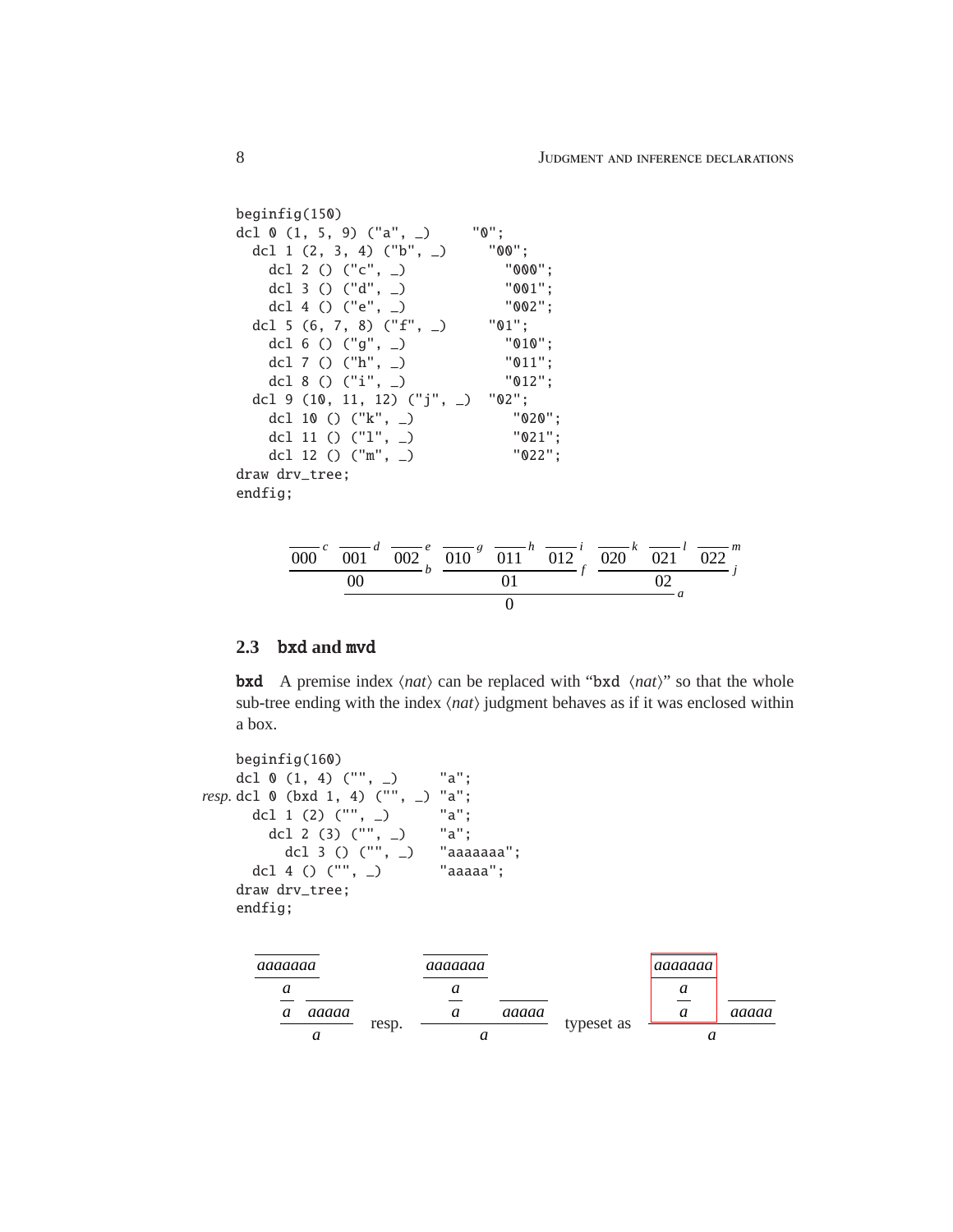#### 2.3 bxd and mvd 9

**mvd** A premise index  $\langle nat \rangle$  in an inference declaration can be replaced with "mvd  $\langle$ *nat 1* $\rangle$  ( $\langle$ *nat 2* $\rangle$ ,  $\langle$ *id* $\rangle$ )" so as to declare  $\langle$ *nat 2* $\rangle$  "phantom" inference steps starting from the index  $\langle$ *nat 1* $\rangle$  judgment. The "phantom" inference steps are intended to be drawn as a path using the path-style  $\langle id \rangle$ .

mvd  $\langle nat \, 1 \rangle$  ( $\langle nat \, 2 \rangle$ ,  $\langle id \rangle$ )

- $\langle$ *nat 1* $\rangle$  index of the origin judgment
- $\langle nat 2\rangle$  number of phantom steps
- $\langle id \rangle$  phantom steps path-style identifier  $(0, 1, 2, 3, 4, 5, 6 \text{ or } \_)$

| $beginingsmall} \n$                              | aaa               |
|--------------------------------------------------|-------------------|
| jgm 1 "aaa":                                     |                   |
| jqm 2 "bbb";                                     | <i>bbb</i><br>ccc |
| $\text{jgm } 3$ "ccc";                           |                   |
| iam 4 "d":                                       | d                 |
| nfr 1 () $("", _-)$ ;                            | hhh               |
| nfr 2 () $("", _{\_})$ ;                         |                   |
| nfr 3 () $("", _{\_})$ ;                         |                   |
| nfr 4 (mvd 1 $(2, 3)$ , 2, 3) ("", _);           | aaa<br>ccc        |
| <i>resp</i> .nfr 4 (1, mvd 2 (2, 4), 3) ("", _); | d                 |
| <i>resp</i> .nfr 4 (1, 2, mvd 3 (2, 6)) ("", _); |                   |
| draw drv_tree;                                   | ccc               |
| endfig:                                          |                   |
|                                                  | hhh<br>aaa        |
|                                                  | d                 |

```
beginfig(180)
jgm 0 "\textsc{Size matters -- Part 1}";
jgm 1 "\text{Here is a rather long judgment"& % string concatenation
      " that I don't want to shorten.}";
jgm 2 "\text{Will the derivation tree fit on the page?}";
jgm 3 "\text{It does.}";
nfr 0 () ("", 0);
nfr 1 (0) ("", 1);
nfr 2 () ("", 1);
nfr 3 (mvd 1 (2, 3), 2) ("", 1);
draw drv_tree;
endfig;
```


Here is a rather long judgment that I don't want to shorten.

Will the derivation tree fit on the page?

It does.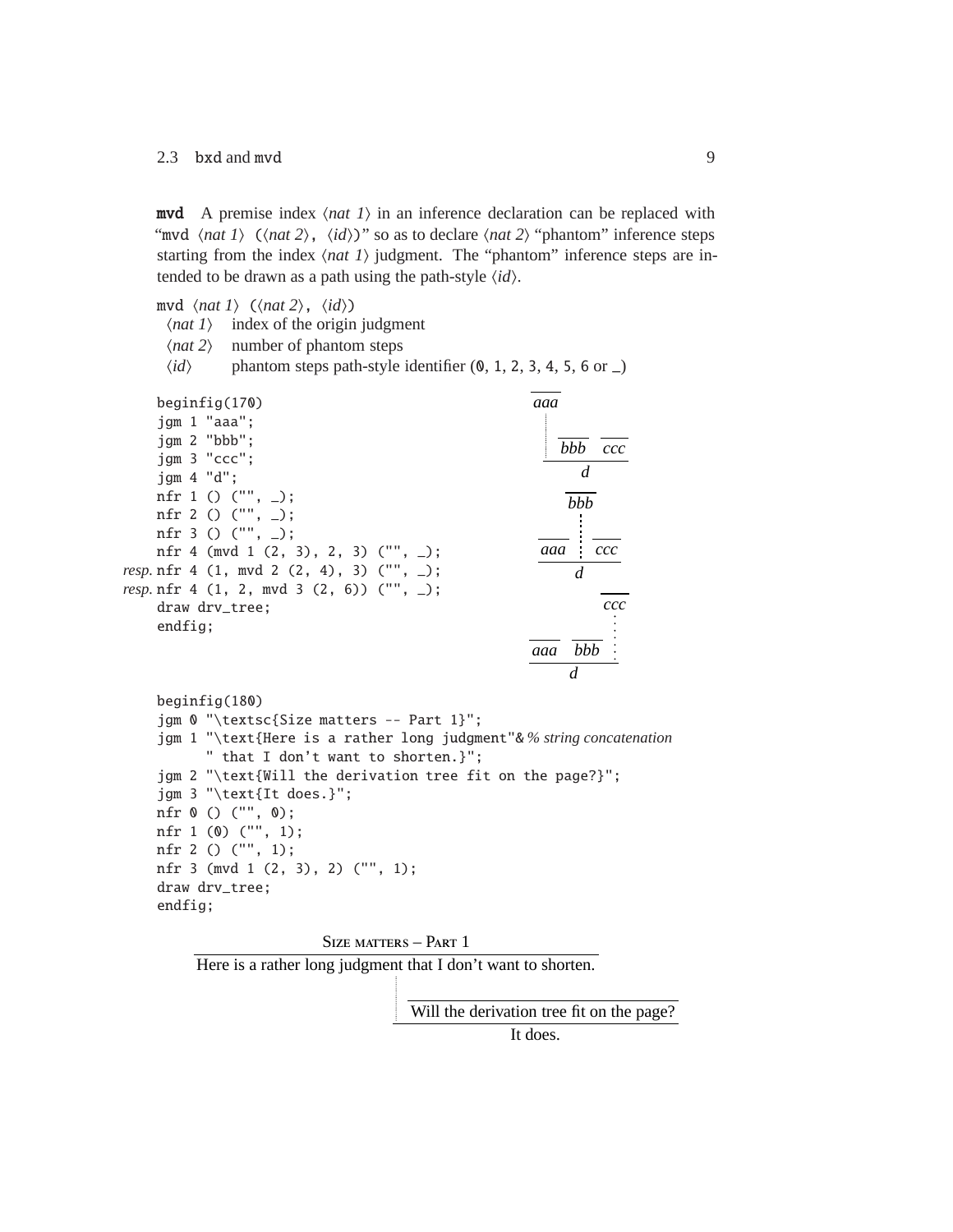#### <span id="page-9-0"></span>**2.4 Sub-tree delimiters and labels**

**Nfr** The Nfr declaration macro is an alternative for nfr that enables the typesetting of delimiters.

|                           | Nfr $\langle nat \rangle$ ( $\langle nat \rangle$ list)) ( $\langle str \rangle$ , $\langle str \rangle$ , $\langle str \rangle$ , $\langle str \rangle$ , $\langle id \rangle$ ) |
|---------------------------|-----------------------------------------------------------------------------------------------------------------------------------------------------------------------------------|
| $\langle nat\rangle$      | inference index                                                                                                                                                                   |
|                           | $\langle$ <i>nat list</i> $\rangle$ list of premise indices                                                                                                                       |
| $\langle$ str 1 $\rangle$ | inference label math-mode LATFX code                                                                                                                                              |
| $\langle$ str 2 $\rangle$ | left delimiter label <i>math-mode</i> L <sup>AT</sup> FX code                                                                                                                     |
| $\langle str 3 \rangle$   | right delimiter label <i>math-mode</i> LAT <sub>F</sub> X code                                                                                                                    |
| $\langle id \rangle$      | inference line style identifier $(0, 1, 2, 3, 4, 5, 6 \text{ or } \_)$                                                                                                            |
|                           |                                                                                                                                                                                   |

If both  $\langle str 2 \rangle$  and  $\langle str 3 \rangle$  are the empty string "" then Nfr behaves exactly the same way as nfr. However, if  $\langle str 2 \rangle$  is a non-empty string then a delimiter is placed to the left of the sub-tree ending with the index  $\langle nat \rangle$  judgment and  $\langle str 2 \rangle$  is attached to it as a label. The same way, if  $\langle str 3 \rangle$  is a non-empty string then a delimiter is placed to the right of the sub-tree ending with the index  $\langle nat \rangle$  judgment and  $\langle str 3 \rangle$ is attached to it as a label. Both  $\langle str 2 \rangle$  and  $\langle str 3 \rangle$  may be non-empty strings. You may use "{}" as a string argument to get a delimiter without a label.

```
beginfig(190)
jgm 0 "a";
jgm 1 "b";
jgm 2 "c";
jgm 3 "d";
Nfr 0 () ("0", "", "", _);
Nfr 1 () ("1", "", "", _);
Nfr 2 (0, 1) ("2", "E", "", _);
Nfr 3 (2) ("3", "", "F", _);
draw drv_tree;
endfig;
```

```
\frac{a}{a}<sup>0</sup>\frac{a}{b}<sup>1</sup>
                                      c
E
           \left\{ \right.\left(\frac{c}{\frac{c}{\sqrt{3}}} \right)^2d
                                                                                  F
                                                                        \begin{array}{c} \end{array}\begin{array}{ccc} 3 & \end{array}
```
Dcl The Dcl declaration macro is a shorthand for jgm and Nfr in the same way as dcl is a shorthand for jgm and nfr.

beginfig(200) Dcl  $\theta$  () ("", "", "", \_) "a"; Dcl 1 (0) ("", "", "B", \_) "c"; Dcl 2 () ("", "", "", \_) "d"; Dcl 3 (1, 2) ("", "E", "", \_) "f"; draw drv\_tree; endfig; *a c B*  $\bigg\}$  *<sup>d</sup> f E*  $\left\{\rule{0cm}{1.25cm}\right.$  $\overline{\mathcal{L}}$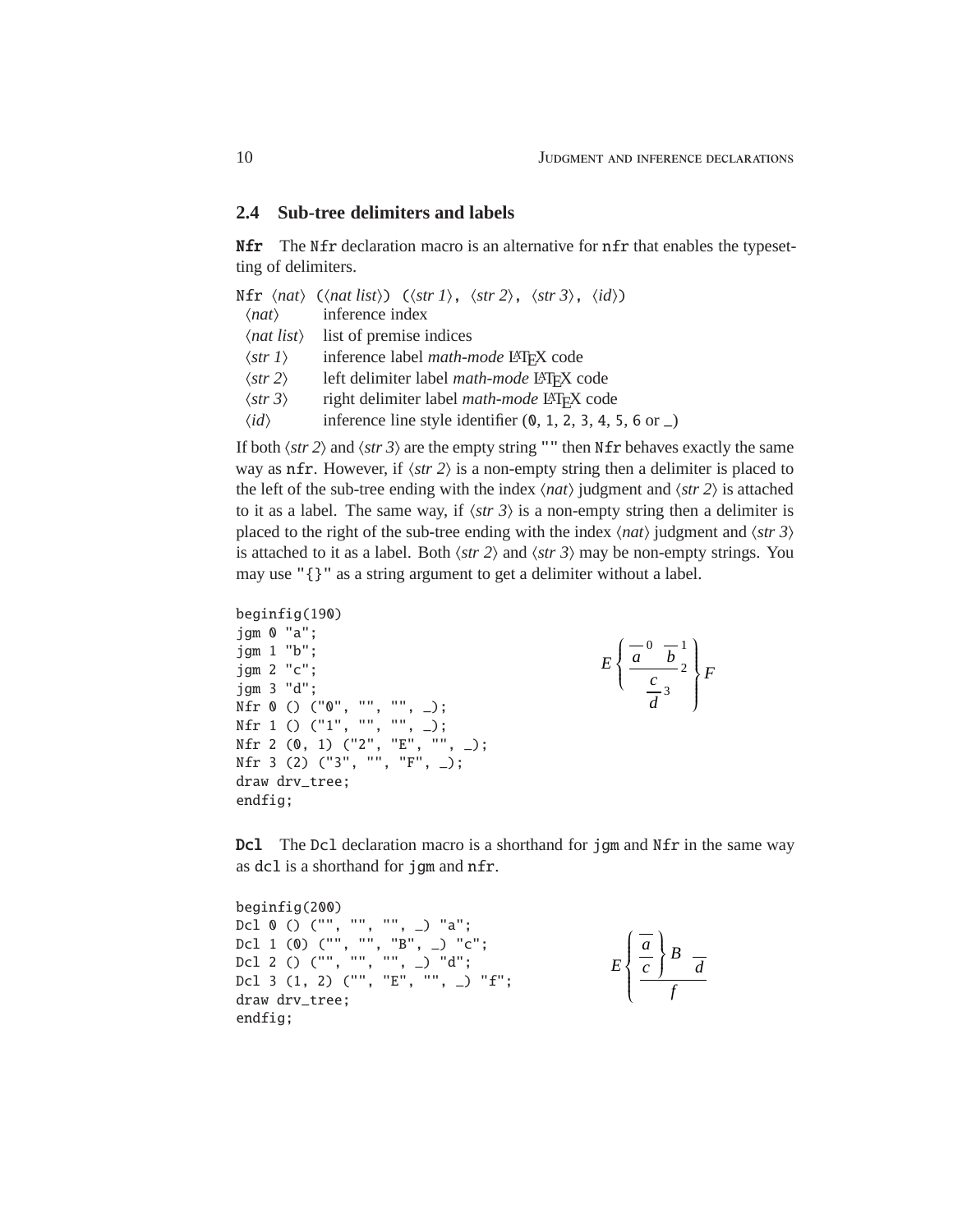Mvd The Mvd macro is an alternative for mvd that enables the attachment of labels to phantom steps paths.

Mvd  $\langle nat \, 1 \rangle$  ( $\langle nat \, 2 \rangle$ ,  $\langle str \, 1 \rangle$ ,  $\langle str \, 2 \rangle$ ,  $\langle id \rangle$ )

- $\langle$ *nat 1* $\rangle$  index of the origin judgment
- $\langle nat 2\rangle$  number of phantom steps
- $\langle str 1 \rangle$  left label *math-mode* LAT<sub>E</sub>X code<br>  $\langle str 2 \rangle$  right label *math-mode* LATEX cod
- $\langle str 2 \rangle$  right label *math-mode* LAT<sub>E</sub>X code<br> $\langle id \rangle$  phantom steps path-style identifies
- phantom steps path-style identifier (0, 1, 2, 3, 4, 5, 6 or  $\Box$ )

If  $\langle$ str 1 $\rangle$  is a non-empty string then it is attached as a label to the left of the phantom steps path. The same way, if  $\langle str 2 \rangle$  is a non-empty string then it is attached as a label to the right of the phantom steps path. Both  $\langle str \rangle$  and  $\langle str \rangle$  may be nonempty strings.

```
beginfig(210)
jgm 1 "aaa";
jgm 2 "bbb";
jgm 3 "ccc";
nfr 1 () ("", _);
nfr 2 () ("", _);
nfr 3 (Mvd 1 (2, "d", "", 3), 2) ("", _);
draw drv_tree;
endfig;
                                                  aaa
                                                  d
                                                      bbb
                                                     ccc
```
## <span id="page-10-0"></span>**3** drv **tunings**

drv tuning macros set the parameters according to which derivation trees are typeset. You have to call these macros *outside* figure environments (delimited by "beginfig( $\langle index \rangle$ ), endfig;" pairs).

<span id="page-10-1"></span>

| 3.1 drv_font_size                                                                                   | "\tiny"                                                                                    |
|-----------------------------------------------------------------------------------------------------|--------------------------------------------------------------------------------------------|
| $drv_font_size$ $\langle str \rangle$<br>$\langle str \rangle$ LAT <sub>F</sub> X font-size command | $4\left\{\frac{-1}{a}, \frac{b}{b}\right\}$<br>$"$ \small"                                 |
| " $\tilde{}$ tiny"<br>"\scriptsize"<br>"\footnotesize"<br>" $\mathsf{small}$ "                      | $4\left\{\frac{\overline{a}^1}{\frac{a^2}{c}^3}\right\}$<br>"\Large"                       |
| "\normalsize" * default *<br>"\large"<br>"\Large"<br>etc.                                           | $4\left\{\frac{\overline{a}^1}{\overline{a}}\frac{\overline{b}^2}{\overline{c}^3}\right\}$ |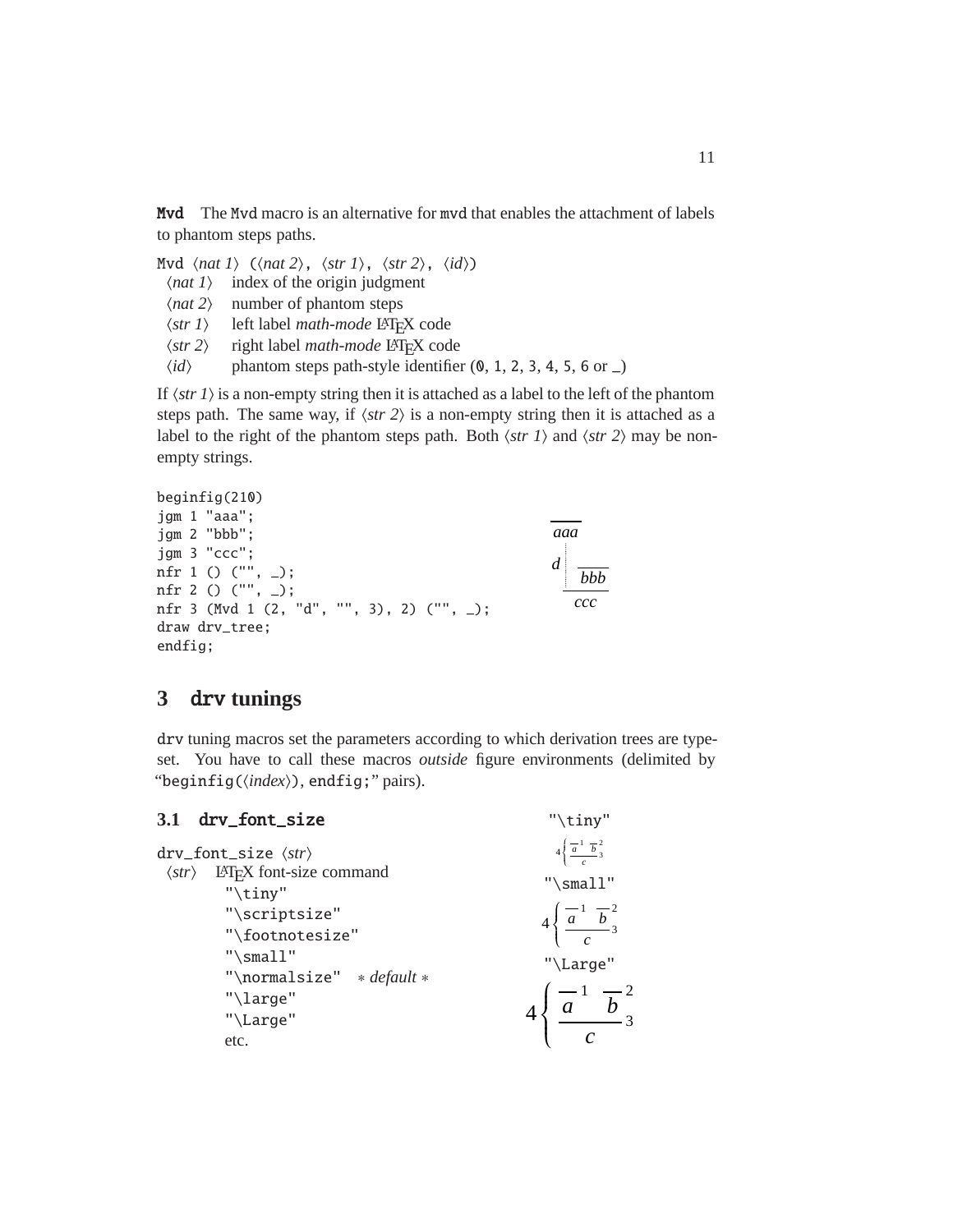#### <span id="page-11-0"></span>**3.2** drv\_math\_style

drv\_math\_style ( $\langle id \rangle$ ,  $\langle str \rangle$ )  $\langle id \rangle$  component identifier (drv, jdg, ilb, dlb or plb) drv derivation trees ∗ *default style:* "\displaystyle" ∗ jdg judgments ∗ *default style:* "\textstyle" ∗ ilb inference labels ∗ *default style:* "\scriptstyle" ∗ dlb delimiter labels ∗ *default style:* "\textstyle" ∗ plb phantom steps labels ∗ *default style:* "\textstyle" ∗  $\langle str \rangle$  LAT<sub>EX</sub> math-style command "drv\_math\_style (drv, —);" "\displaystyle" "\textstyle" "\scriptstyle"  $\frac{a}{a}$ <sup>1</sup>  $\frac{a}{b}$ <sup>2</sup> *c* 4  $\left\{ \right.$  $\begin{cases} \frac{a}{c} & b \\ \frac{a}{c} & \frac{b}{3} \end{cases}$  4  $\begin{cases} \frac{a}{a} & \frac{b}{b} \\ \frac{a}{c} & \frac{c}{3} \end{cases}$  $4\left\{\frac{\overline{a}^1}{\frac{b}{c}^2} \right\}$   $4\left\{\frac{\overline{a}^1}{\frac{b}{c}^2} \right\}$  $4\left\{\frac{\overline{a}^1}{c} \frac{\overline{b}^2}{3} \right\}$ "drv\_math\_style (jdg, —);" "\displaystyle" "\textstyle" "\scriptstyle"  $\wedge$ *i*∈*I Ai* 1 *b* 2 *c* 4  $\int$  $\begin{cases} \frac{1}{i\in I} & b \\ \frac{i\in I}{c} & 3 \end{cases}$   $4\left\{\frac{\lambda_{i\in I}A_i^{-1}}{c} \frac{b^2}{3}\right\}$ *c* 4  $\left\{\right.$  $\left\{\frac{\sqrt{i\epsilon I}A_i & b}{c}\right\}$  4  $\left\{\frac{\sqrt{i\epsilon I}A_i}{c}\right\}$ 1 *b* 2 *c* 4  $\left\{ \right.$  $\begin{array}{c}\n\sqrt{ac} & \cdots \\
\hline\nc & \end{array}$ "drv\_math\_style  $(ilb, -)$ ;" "\textstyle" "\scriptstyle" "\scriptscriptstyle"  $\frac{1}{a}$   $\frac{1}{b}$   $\frac{2}{a}$  $\frac{a}{c}$   $\frac{1}{c}$ <sub>2</sub>
<sub>3</sub>  $\frac{a}{c}$ <sub>2</sub>
<sub>3</sub>  $\frac{a}{c}$ <sup>1</sup>
<sub>2</sub>
<sub>3</sub>
<br> *a*<sub>*c*</sub>
<sub>3</sub>
<br> *c*  $\frac{c}{c}$ <sup>3</sup>

Notice that the math-style of derivation trees determines the math-style of judgments (and of labels) in the same way as the math-style of fractions determines the math-style of numerators and denominators.

#### <span id="page-11-1"></span>**3.3** drv\_scale

drv\_scale ( $\langle id \rangle$ ,  $\langle float \rangle$ )  $\langle id \rangle$  scale identifier (clr, prm, jdg or ilb) clr nice explanation soon (see examples) ∗ *default scale: 1* ∗ prm nice explanation soon (see examples) \* *default scale:* 1 \* jdg nice explanation soon (see examples) ∗ *default scale: 1* ∗ ilb nice explanation soon (see examples) ∗ *default scale: 1* ∗ h*float*i scale value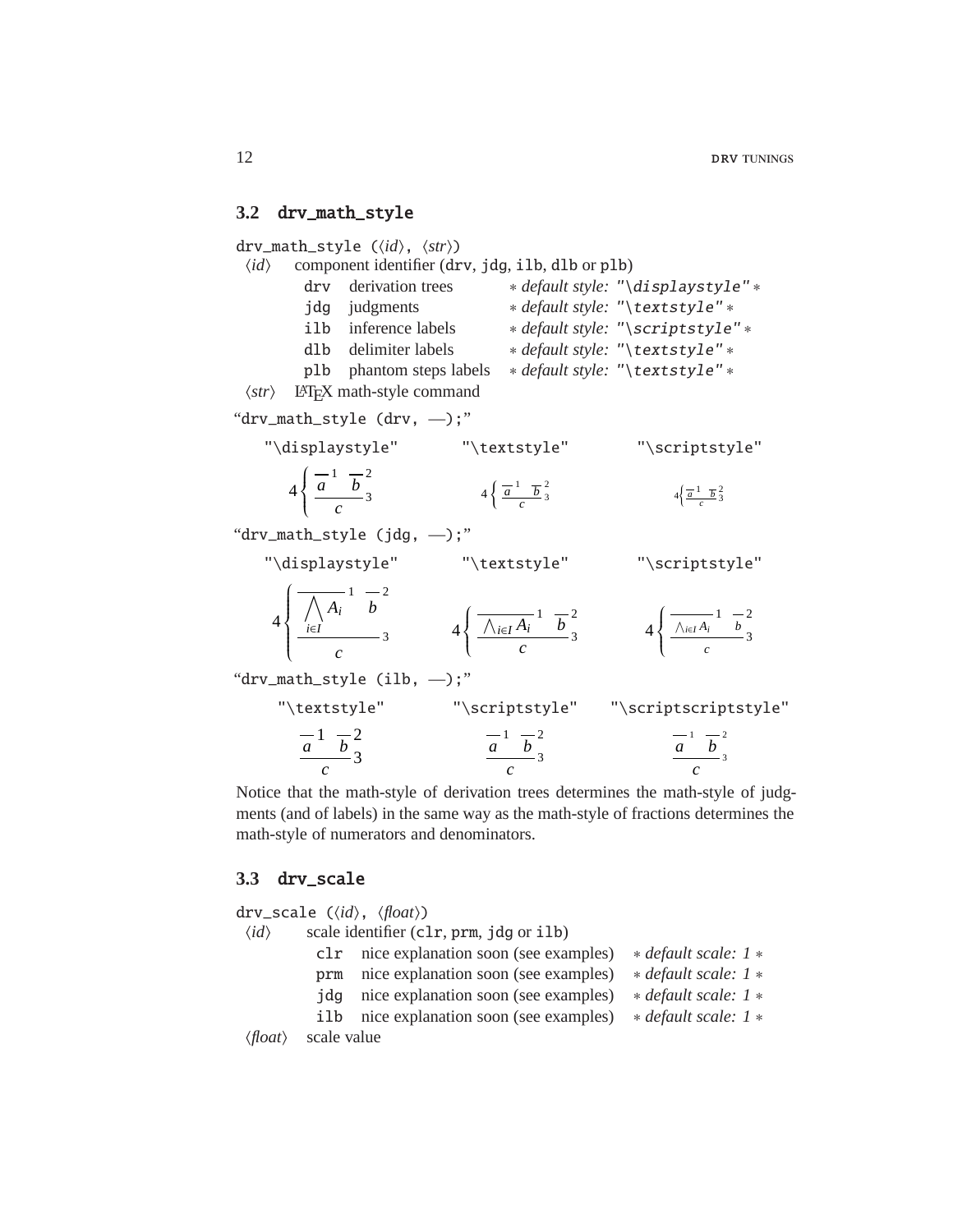| "drv_scale $(clr, - )$ ;"                                                   |                                                                                        |                                                                                             |                                                                     |
|-----------------------------------------------------------------------------|----------------------------------------------------------------------------------------|---------------------------------------------------------------------------------------------|---------------------------------------------------------------------|
| 0                                                                           | 1                                                                                      | 2.5                                                                                         | 4                                                                   |
| $\left(a\right)$<br>$\overline{a}$                                          | $\left(a\right)$<br>$\mathfrak a$                                                      | (a)<br>$\boldsymbol{a}$                                                                     | (a)<br>$\boldsymbol{a}$                                             |
| "drv_scale (prm, $-$ );"                                                    |                                                                                        |                                                                                             |                                                                     |
| ${\bf 0}$                                                                   | $\mathbf{1}$                                                                           | 2.5                                                                                         | 4                                                                   |
| $\frac{a}{a}$                                                               | $a \quad a$                                                                            | $a \quad a$                                                                                 | $\mathfrak{a}$<br>$\mathfrak{a}$                                    |
| $\boldsymbol{a}$<br>"drv_scale (jgm, $-$ );"                                | $\mathfrak{a}$                                                                         | $\boldsymbol{a}$                                                                            | $\boldsymbol{a}$                                                    |
| $\pmb{\mathbb{0}}$                                                          | 1                                                                                      | 2.5                                                                                         | 4                                                                   |
| $\frac{a}{a}$<br>$\mathfrak{a}$                                             | $a \quad a$<br>$\mathfrak{a}$                                                          | $a \quad a$<br>$\boldsymbol{a}$                                                             | $\overline{a}$<br>$\boldsymbol{a}$<br>$\boldsymbol{a}$              |
| "drv_scale $(ilb, -)$ ;"                                                    |                                                                                        |                                                                                             |                                                                     |
| 0                                                                           | $\mathbf{1}$                                                                           | 2.5                                                                                         | 4                                                                   |
| $\begin{array}{cc}\n-b & -b \\ a & a \\ b\n\end{array}$<br>$\boldsymbol{a}$ | $\begin{array}{c c} -b & -b \\ \hline a & a \\ \hline \end{array}$<br>$\boldsymbol{a}$ | $\begin{array}{c c}\n\hline\na & b & -b \\ \hline\na & b & \n\end{array}$<br>$\mathfrak{a}$ | $b - b$<br>$a_{\perp}$<br>$\boldsymbol{a}$<br>$\boldsymbol{b}$<br>a |

## <span id="page-12-0"></span>**3.4** drv\_junction\_style

This macro sets the default way the premises of an inference are horizontally joined.

drv\_junction\_style  $\langle id \rangle$ 

- $\langle id \rangle$  junction style identifier (0, 1 or 2)
	- 0 "fully-interlacing"
		- 1 "semi-interlacing" ∗ *default* ∗
		- 2 "non-interlacing"

0 1 2

| aaaaaaaaaaa           |        | aaaaaaaaaaa |        | aaaaaaaaaaa |        |
|-----------------------|--------|-------------|--------|-------------|--------|
| $\boldsymbol{a}$<br>a | aaaaaa | a<br>a      | aaaaaa |             | aaaaaa |
| а                     | a      | a           | a      |             |        |
| aaaaaa                | a      | aaaaaa      | a      | aaaaaa      |        |
|                       |        |             |        |             |        |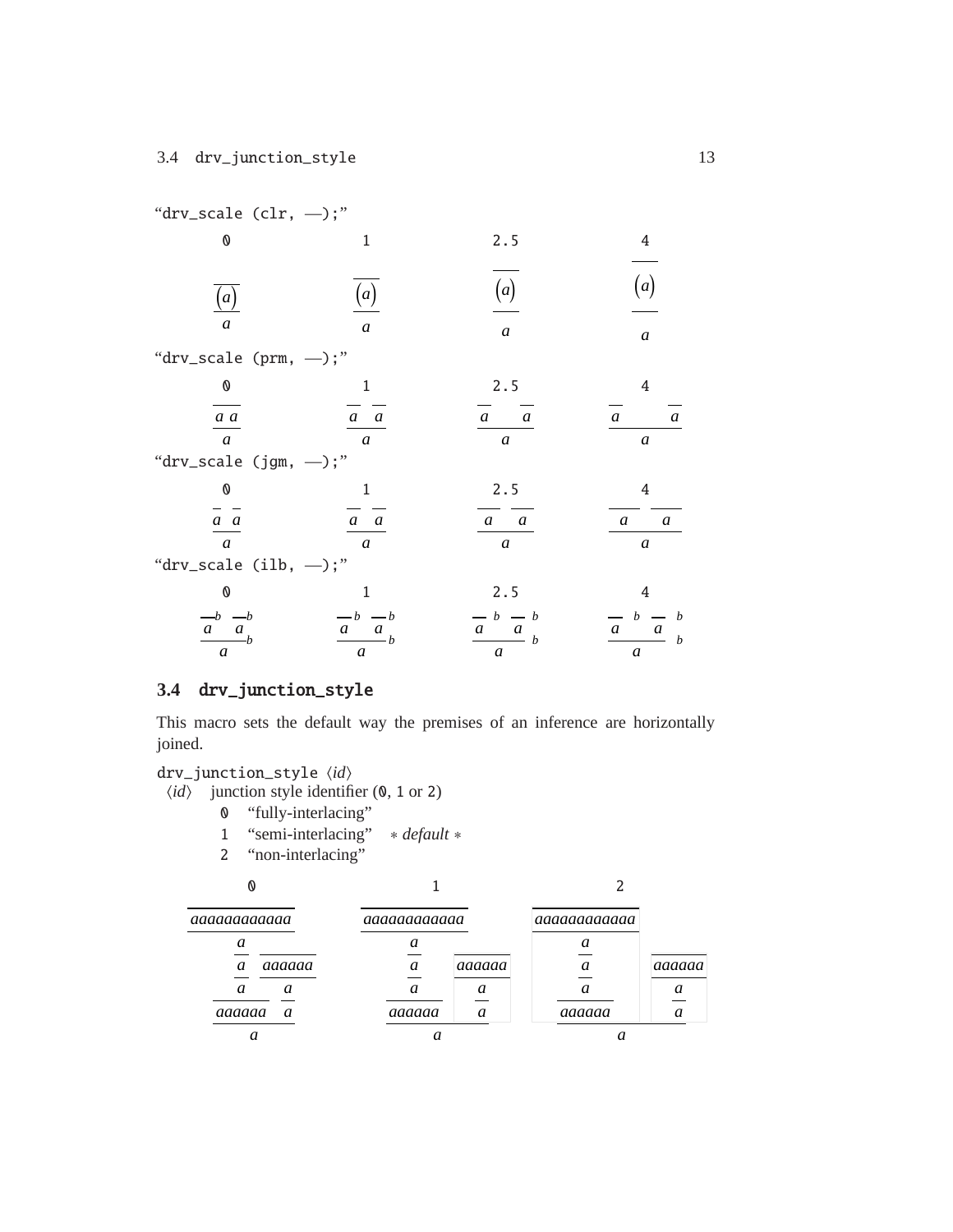#### <span id="page-13-0"></span>**3.5** drv\_alignment\_style

This macro sets the default way a judgment is horizontally aligned relatively to its premises.

drv\_alignment\_style h*id*i

- $\langle id \rangle$  alignment style identifier (1, c or r)
	- l left
	- c centered ∗ *default* ∗
	- r right

| 1       |  |              | r       |  |
|---------|--|--------------|---------|--|
| a a a a |  | a a a a      | a a a a |  |
| a a     |  | $a \qquad a$ | a a     |  |
| a       |  |              | a       |  |

#### <span id="page-13-1"></span>**3.6** drv\_path\_style

drv\_path\_style  $(\langle id \, 1 \rangle, \langle id \, 2 \rangle)$  $\langle id \, 1 \rangle$  path-type identifier (iln or phm) iln inference lines ∗ *default style:* 1 ∗ phm phantom steps paths ∗ *default style:* 3 ∗  $\langle id \, 2 \rangle$  path-style identifier  $(0, 1, 2, 3, 4, 5 \text{ or } 6)$ 

#### <span id="page-13-2"></span>**3.7** drv\_labels\_position

drv\_labels\_position ( $\langle id \, 1 \rangle$ ,  $\langle id \, 2 \rangle$ )  $\langle id \, 1 \rangle$  label-type identifier (ilb, plb or dlb) ilb inference labels ∗ *default position:* r ∗ dlb delimiter labels ∗ *default position:* l ∗ plb phantom steps labels ∗ *default position:* l ∗  $\langle id \, 2 \rangle$  position identifier (1 or r) l left r right "drv\_labels\_position (ilb, —);"

$$
\begin{array}{ccc}\n & 1 & & r \\
 & b - b - a & & -b - b \\
 b & a & a & a \\
\hline\n & a & a & a\n\end{array}
$$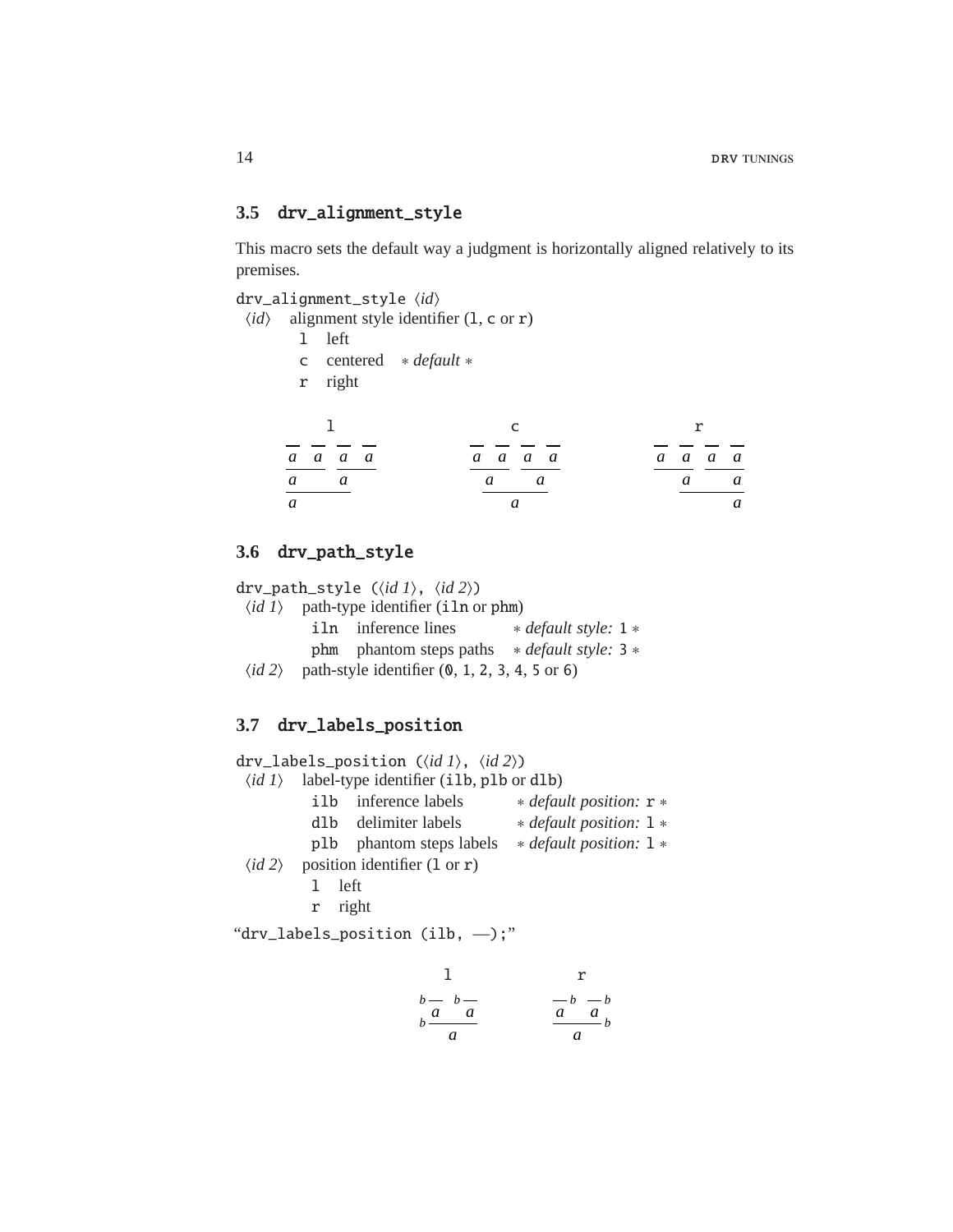Setting a default position for delimiter labels (thus for delimiters) and for phantom steps labels may be useful in conjunction with declaration macros taking optional label arguments (see § [5.2\)](#page-21-0).

#### <span id="page-14-0"></span>**3.8** drv\_roots\_position

| drv_roots_position $\langle \mathit{id} \rangle$           | a       |   | a a a a |
|------------------------------------------------------------|---------|---|---------|
| $\langle id \rangle$ position identifier (t or b)<br>t top |         | a |         |
| <b>b</b> bottom $\ast$ <i>default</i> $\ast$               | a a a a |   |         |

#### <span id="page-14-1"></span>**3.9** drv\_axis\_reference

The baseline of derivation tree pictures is set in such a way that their math axis coincides either with the axis of their root inference line or with the math axis of their root judgment according to the default behaviour set by drv\_axis\_reference.

drv\_axis\_reference  $\langle id \rangle$ 

- $\langle id \rangle$  reference identifier (iln or jdg)
	- iln root inference line axis ∗ *default* ∗ jdg root judgment math axis

$$
-mathmath>
$$

Notice that drv\_axis\_reference is irrelevant if you don't use the \drv inclusion command (see § [1.3\)](#page-3-0).

*a*

#### <span id="page-14-2"></span>**3.10** drv\_left\_delimiter **and** drv\_right\_delimiter

```
drv_left_delimiter hstri
```

```
hstri left delimiter math-mode LATEX code
```

```
"(" (
"[" ["\lbrace" { ∗ default ∗
"\langlelangle" \langleetc.
```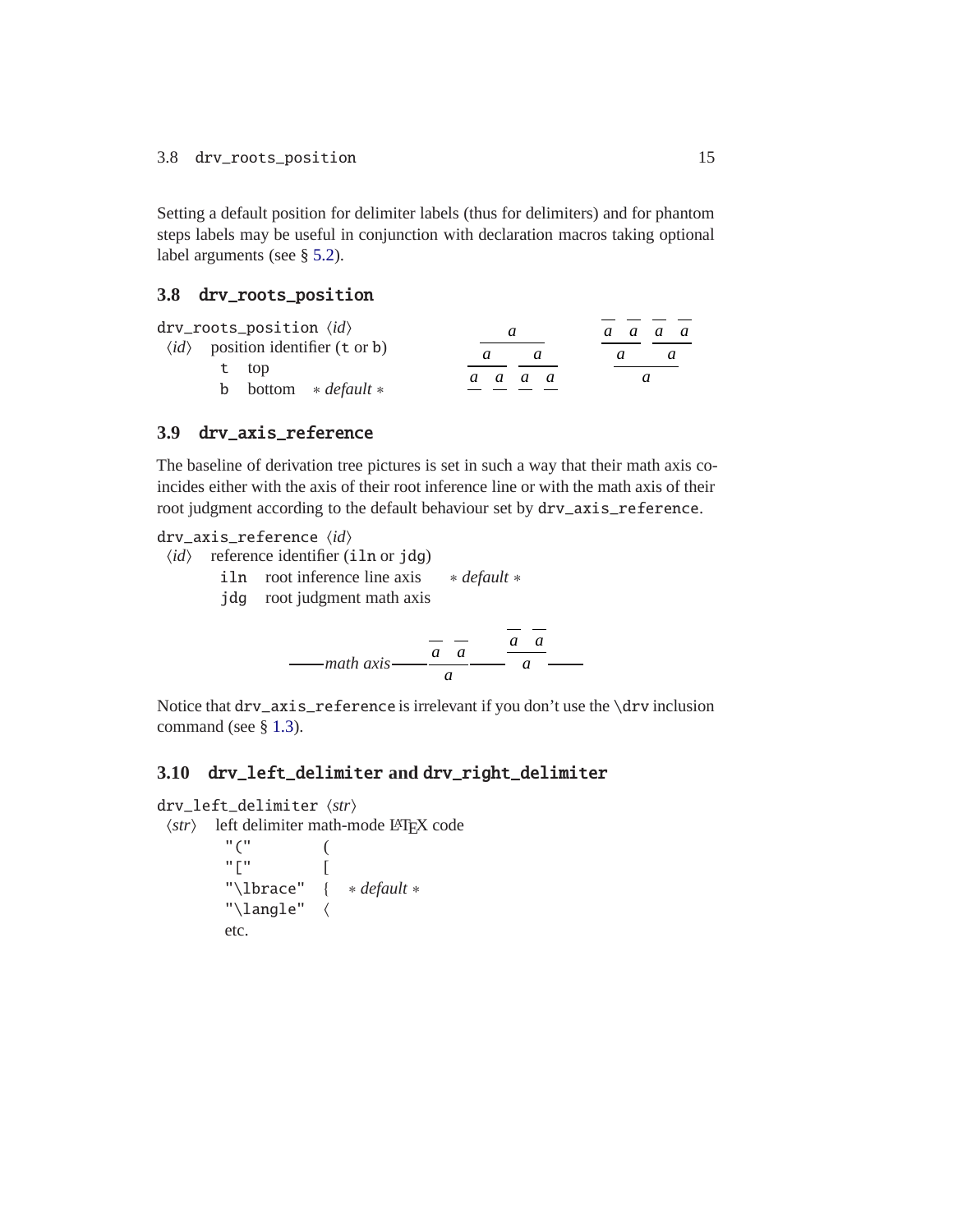drv\_right\_delimiter  $\langle str \rangle$ h*str*i right delimiter math-mode LATEX code ")" ) "]" ] "\rbrace" } ∗ *default* ∗ " $\langle \rangle$ rangle"  $\rangle$ etc.

"drv\_left\_delimiter —;"

$$
E\left(\frac{\frac{a}{c}}{f}\right)B = E\left[\frac{\frac{a}{a}}{f}\right)B = E\left[\frac{\frac{a}{c}}{f}\right)B = E\left[\frac{\frac{a}{c}}{f}\right]B = E\left[\frac{\frac{a}{c}}{f}\right]B = E\left[\frac{\frac{a}{c}}{f}\right]B = E\left[\frac{\frac{a}{c}}{f}\right]B = E\left[\frac{\frac{a}{c}}{f}\right]B = E\left[\frac{\frac{a}{c}}{f}\right]B = E\left[\frac{\frac{a}{c}}{f}\right]B = E\left[\frac{\frac{a}{c}}{f}\right]B = E\left[\frac{\frac{a}{c}}{f}\right]B = E\left[\frac{\frac{a}{c}}{f}\right]B = E\left[\frac{\frac{a}{c}}{f}\right]B = E\left[\frac{\frac{a}{c}}{f}\right]B = E\left[\frac{\frac{a}{c}}{f}\right]B = E\left[\frac{\frac{a}{c}}{f}\right]B = E\left[\frac{\frac{a}{c}}{f}\right]B = E\left[\frac{\frac{a}{c}}{f}\right]B = E\left[\frac{\frac{a}{c}}{f}\right]B = E\left[\frac{\frac{a}{c}}{f}\right]B = E\left[\frac{\frac{a}{c}}{f}\right]B = E\left[\frac{\frac{a}{c}}{f}\right]B = E\left[\frac{\frac{a}{c}}{f}\right]B = E\left[\frac{\frac{a}{c}}{f}\right]B = E\left[\frac{\frac{a}{c}}{f}\right]B = E\left[\frac{\frac{a}{c}}{f}\right]B = E\left[\frac{\frac{a}{c}}{f}\right]B = E\left[\frac{\frac{a}{c}}{f}\right]B = E\left[\frac{\frac{a}{c}}{f}\right]B = E\left[\frac{\frac{a}{c}}{f}\right]B = E\left[\frac{\frac{a}{c}}{f}\right]B = E\left[\frac{\frac{a}{c}}{f}\right]B = E\left[\frac{\frac{a}{c}}{f}\right]B = E\left[\frac{\frac{a}{c}}{f}\right]B = E\left[\frac{\frac{a}{c}}{f}\right]B = E\left[\frac{\frac{a}{c}}{f}\right]B = E\left[\frac{\frac{a}{c}}{f}\right]B = E\left[\frac{\frac{a}{c}}{f}\right]B = E\left[\frac{\frac{a}{c}}{f}\right]B
$$

"drv\_right\_delimiter —;"

"\n
$$
\text{range}^n
$$
\n"\n $E\left\{\n\begin{array}{c}\n\overline{a} \\
\overline{c}\n\end{array}\n\right\} \quad\nE\left\{\n\begin{array}{c}\n\overline{a} \\
\overline{c}\n\end{array}\n\right\} \quad\nE\left\{\n\begin{array}{c}\n\overline{a} \\
\overline{c}\n\end{array}\n\right\} \quad\nE\left\{\n\begin{array}{c}\n\overline{a} \\
\overline{c}\n\end{array}\n\right\} \quad\nE\left\{\n\begin{array}{c}\n\overline{a} \\
\overline{c}\n\end{array}\n\right\}$ 

#### <span id="page-15-0"></span>**3.11** drv\_box\_mode

When in "box mode", derivation trees are typeset in such a way that all sub-trees behave as if they were enclosed within boxes (that is as if all premise indices were prefixed with bxd, see § [2.3\)](#page-7-0).

drv\_box\_mode  $\langle id \rangle$ 

 $\langle id \rangle$  status identifier (on or off) on off ∗ *default* ∗

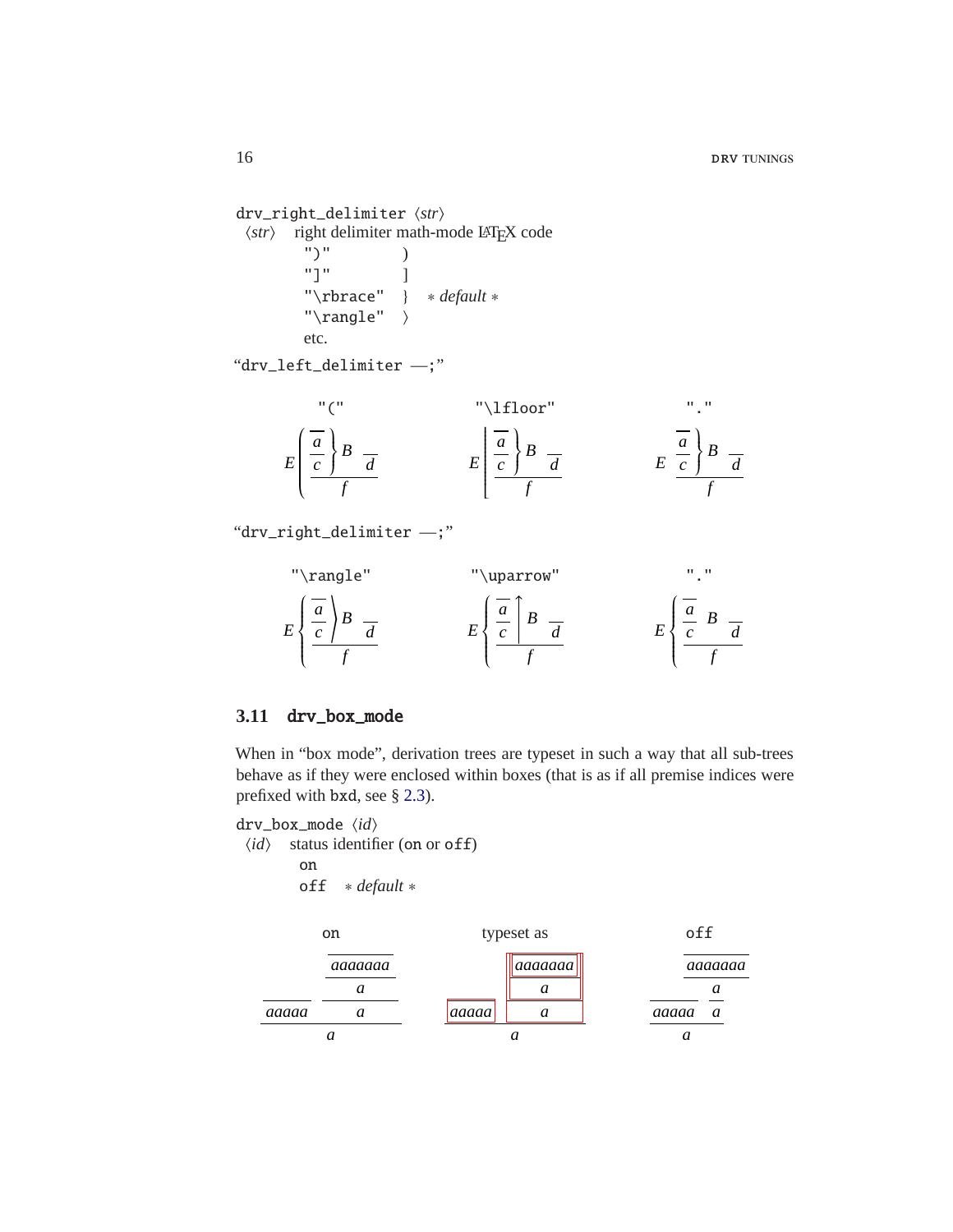#### <span id="page-16-0"></span>**3.12** drv\_fraction\_mode

drv typesets derivation trees in such a way that: the distance from the axis of an inference line to the math axis of a judgment above it is always the same (num\_hg, see § [6.1\)](#page-23-1); the distance from the axis of an inference line to the math axis of a judgment below it is always the same (den\_dp, see § [6.1\)](#page-23-1). When in "fraction mode", if roots are at bottom then the height of leaf judgments above which there is no inference line is ignored (the depth of root judgments is always ignored); if roots are at top then the depth of leaf judgments below which there is no inference line is ignored (the height of root judgments is always ignored). This mode may cause overlaps when used in conjunction with interlacing junction-styles (0 and 1).

#### drv\_fraction\_mode  $\langle id \rangle$

 $\langle id \rangle$  status identifier (on or off) on ∗ *default* ∗ off

| on                                            |                                                        | typeset as                                    |
|-----------------------------------------------|--------------------------------------------------------|-----------------------------------------------|
| $A, \Gamma \vdash B \quad B, \Delta \vdash C$ | $A, \Gamma \vdash B \quad B, \Delta \vdash C$<br>- cut | $A, \Gamma \vdash B \quad B, \Delta \vdash C$ |
| – cut<br>$A, \Gamma, \Delta \vdash C$         | $A, \Gamma, \Delta \vdash C$                           | $A, \Gamma, \Delta \vdash C$                  |
| $\Gamma, \Delta \vdash A \rightarrow C$       | $\Gamma, \Delta \vdash A \rightarrow C$                | $\Gamma, \Delta \vdash A \rightarrow C$       |

#### <span id="page-16-1"></span>**3.13** drv\_proof\_mode

drv\_proof\_mode  $\langle id \rangle$  $\langle id \rangle$  status identifier (on or off) on off ∗ *default* ∗ on off  $\frac{A}{\mathbf{A}}$   $\mathbf{A}$   $\mathbf{A}$   $\mathbf{B}$   $\mathbf{B}$   $\mathbf{B}$  $A_0^1$ ,  $A_1^2$  ⇒ **B**  $B_1^5$   $B_2^0$  ⇒  $B_1$  $\frac{1}{2}$  →  $\frac{1}{2}$   $\frac{3}{4}$  →  $\frac{5}{6}$ ⊸*<sup>R</sup>*  $\mathbf{0}_{\bullet}$ 1  $\frac{1}{2}$   $1\frac{1}{0}$ 1 2  $2/2$ 1 2 3 4 5 6 1 2 3 4 5 6  $\overline{A \vdash A}^1$   $\overline{B \vdash B}^1$  $\overline{A, A} \multimap B \vdash B$ ⊸*<sup>L</sup>*  $\overline{\rightarrow}$  *B* ⊢ *A* → *B* ⊸*<sup>R</sup>*

Red numbers (resp. dots) refer to judgment indices (resp. central points, see § [6.1\)](#page-23-1) while blue numbers (resp. dots) refer to sub-judgment indices (resp. central points, see § [6.1\)](#page-23-1).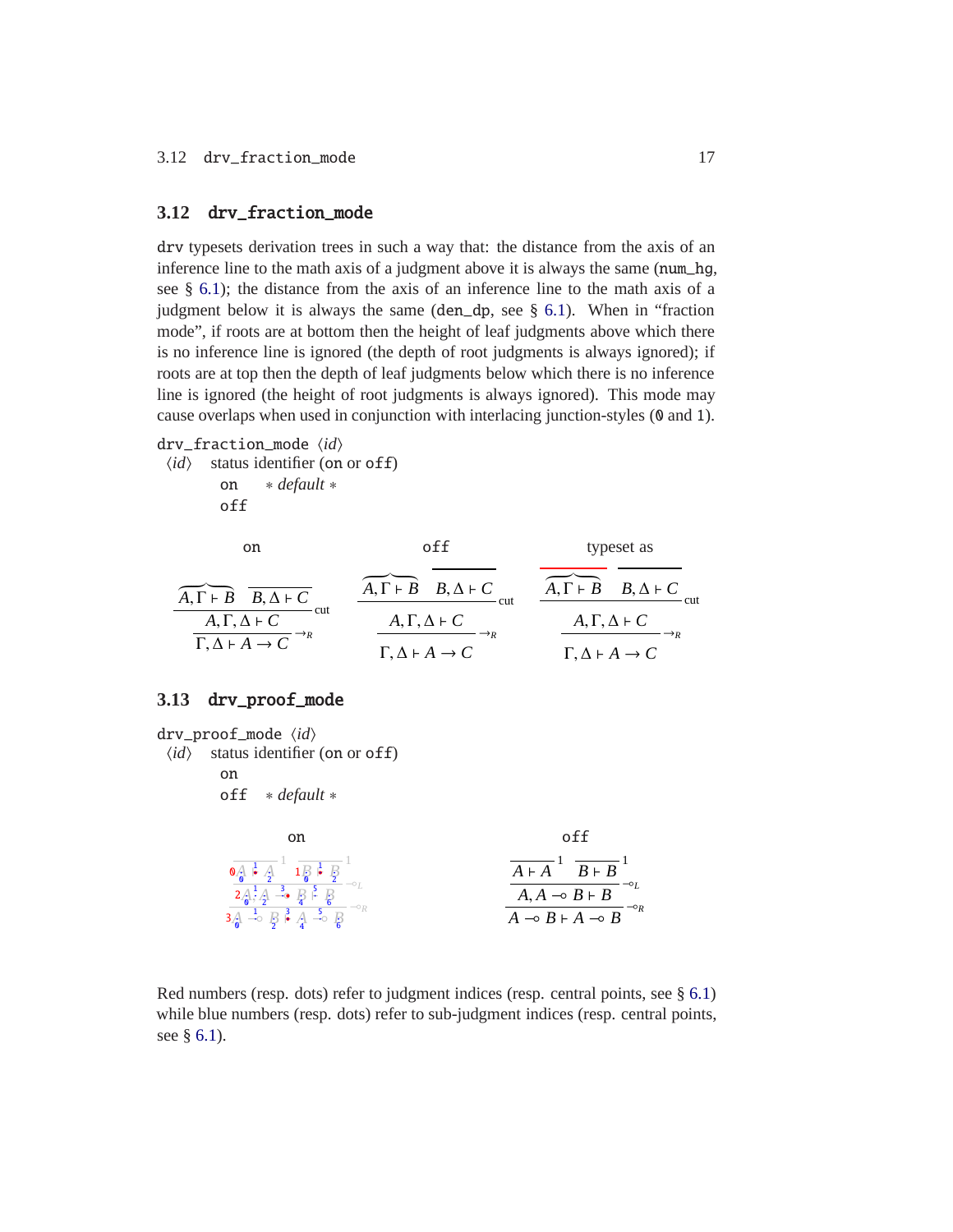#### <span id="page-17-0"></span>**3.14** drv\_labels\_mode

This macro turns the typesetting of labels on or off, whether labels are specified or not.

|                           |       | drv_labels_mode $(\langle id \, I \rangle, \langle id \, 2 \rangle)$ |                        |
|---------------------------|-------|----------------------------------------------------------------------|------------------------|
|                           |       | $\langle id \, I \rangle$ label-type identifier (ilb, plb or dlb)    |                        |
|                           | i lb. | inference labels                                                     | * default status: on * |
|                           | d1b.  | delimiter labels                                                     | * default status: on * |
|                           |       | plb phantom steps labels                                             | * default status: on * |
| $\langle id \, 2 \rangle$ |       | status identifier (on or off)                                        |                        |

#### <span id="page-17-1"></span>**3.15** drv\_verbatimtex

This macro enables the use of LAT<sub>EX</sub> material that is not intended to be typeset (e.g. \renewcommand statements) by adding a METAPOST verbatimtex/etex block to  $\langle jobname \rangle$ -delayed.mp.

drv\_verbatimtex  $\langle str \rangle$  $\langle str \rangle$  LAT<sub>E</sub>X material

## <span id="page-17-2"></span>**4 Pictures, bounding boxes and math axis**

#### <span id="page-17-3"></span>**4.1** drv\_freeze **and** drv\_tree

drv composes derivation trees with respect to judgment and inference declarations only once the drv\_freeze macro is called. This is usually done by drv\_tree which is a macro that returns a picture. You may however call drv\_freeze yourself if you have no need for the whole derivation tree picture that drv\_tree would otherwise return (Section [6.1](#page-23-1) illustrates such a situation).

drv composes derivation trees essentially according to the algorithm for composing fractions described in Appendix G of the T<sub>E</sub>Xbook (see  $[2, 3]$  $[2, 3]$ ). In particular, drv uses "\fontdimen" parameters so that the derivation tree pictures it generates should integrate smoothly within any document, whatever the fonts you use. As an example, compare the following fractions (the first one is composed by drv while the second one is composed by the standard \frac command).

$$
\frac{\gamma}{\delta} \frac{\gamma}{\delta}
$$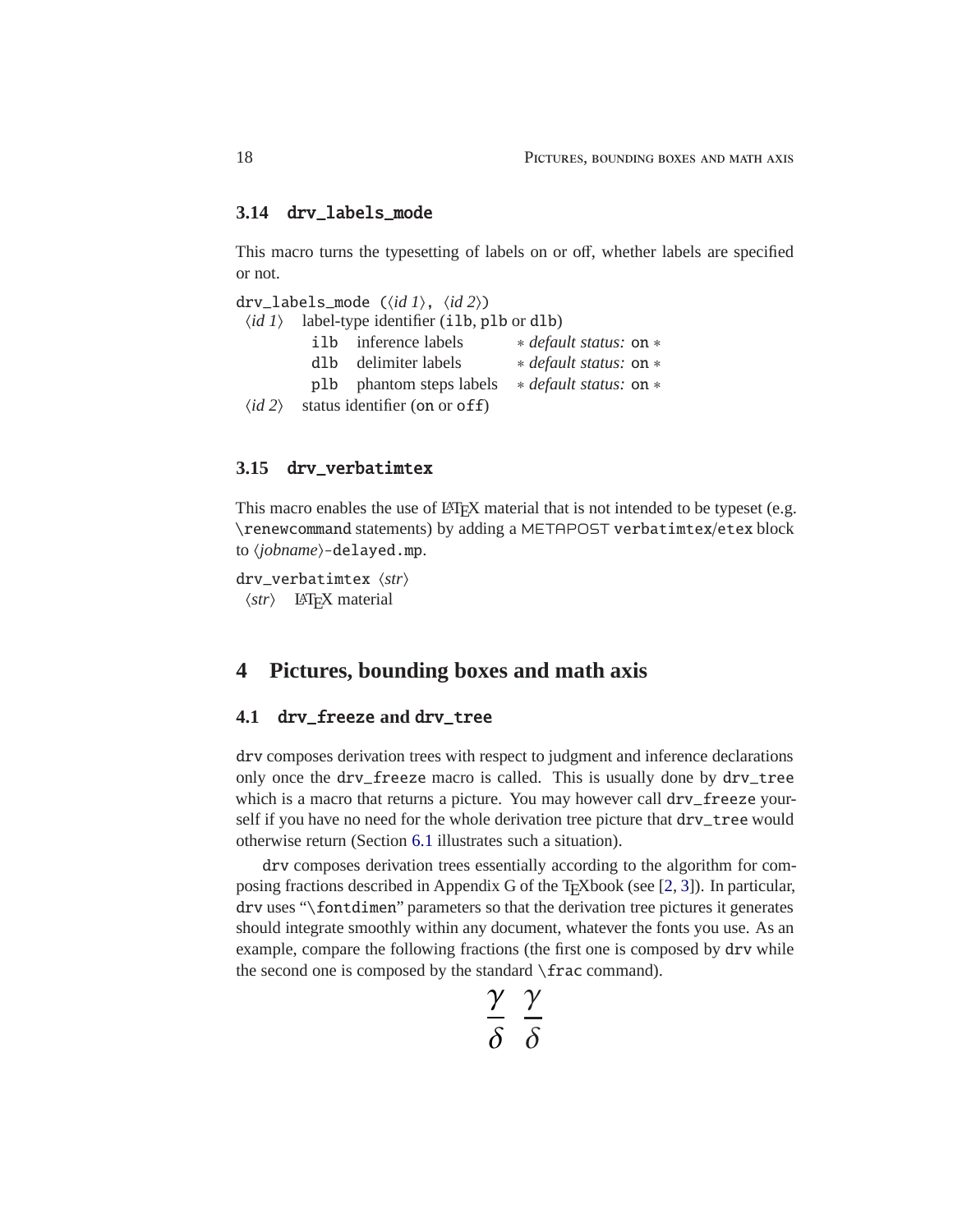4.2 drv\_bbox 19

#### <span id="page-18-0"></span>**4.2** drv\_bbox

drv\_bbox  $\langle nat\rangle$  $\langle nat \rangle$  sub-tree root index

"drv\_bbox  $\langle nat \rangle$ " returns a METAPOST closed path (see [\[1,](#page-27-3) Section 4]) standing for the bounding box of the sub-tree ending with the index  $\langle nat \rangle$  judgment. drv\_bbox calls drv\_freeze if necessary.

```
beginfig(410)
   dcl 0 (1, 5) ("", -) "a";
resp. dcl 0 (bxd 1, 5) ("", _) "a";
     dcl 1 (2, 3, 4) ("", _) "b";
       dcl 2 () ("", _) "c";
       dcl 3 () ("", _) "d";
       dcl 4 () ("", _) "e";
     dcl 5 () ("", _{\_}) "f";
   fill drv_bbox 1 withcolor (255, 230, 205)/255; % rgb color
   draw drv_tree;
   endfig;
```

| $\mathcal{C}$ | $\mathcal{C}$ |       | $\mathcal{C}$ | d. | $\mathcal{C}$ |  |
|---------------|---------------|-------|---------------|----|---------------|--|
|               |               |       |               |    |               |  |
|               |               | resp. |               |    |               |  |

#### <span id="page-18-1"></span>**4.3** drv\_axis

drv\_axis locally overrides drv\_axis\_reference (see § [3.9\)](#page-14-1), enabling the explicit setting of the math axis of a tree once it has been drawn.

```
drv_axis (\langle id \rangle, \langle nat \rangle)\langle id \rangle reference type identifier (iln, jdg or dlm)
                iln inference line axis
                jdg judgment math axis
                dlm delimiter axis
      \langle nat \rangle reference index
     beginfig(420)
     Dcl 0 ( ) ("", "", "", _) "a";
     Dcl 1 (0) ("", "{}", "", _) "b";
     draw drv_tree;
     drv_axis (iln, 0);
resp. drv_axis (jdg, 1);
resp. drv_axis (dlm, 1);
    endfig;
```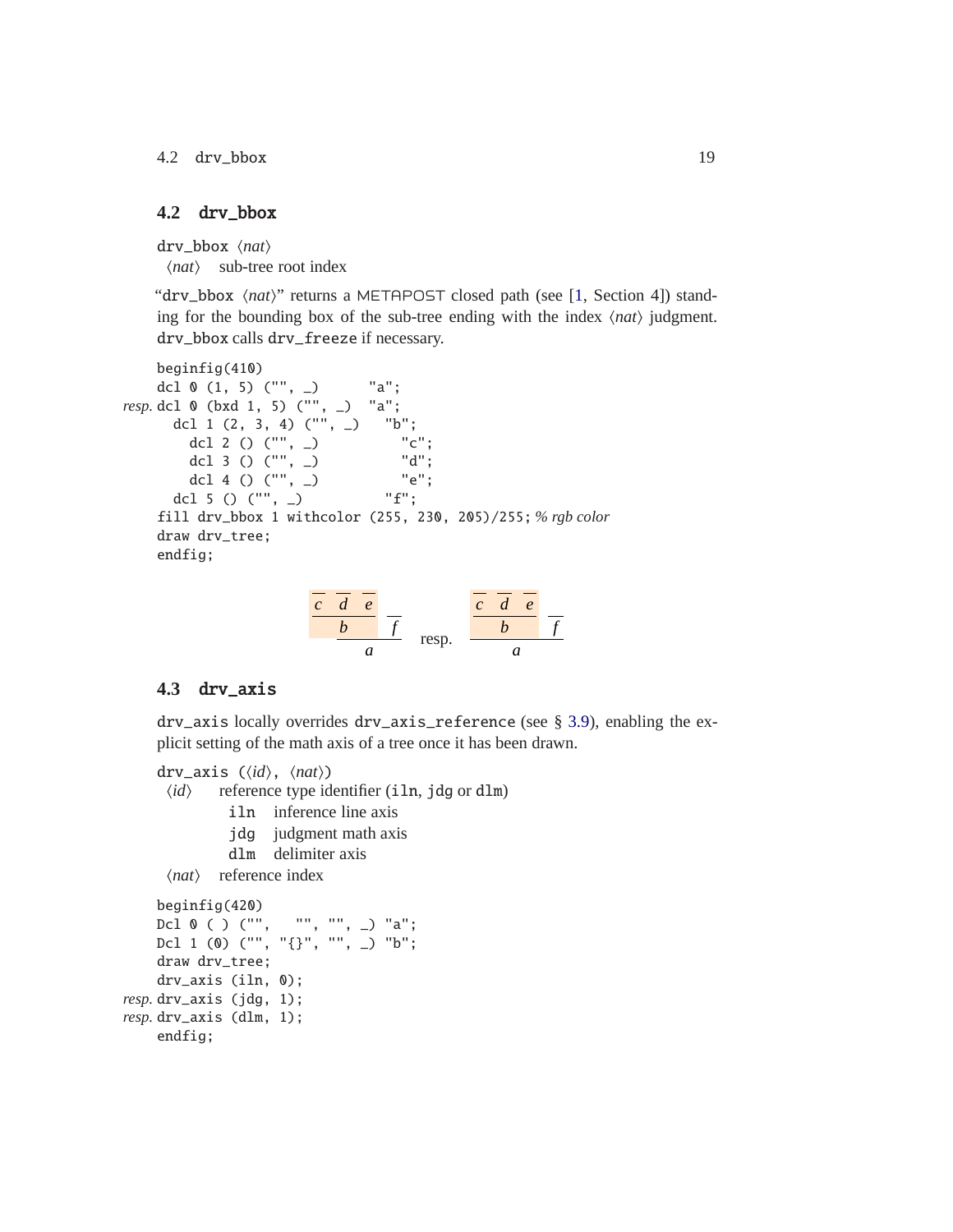

Notice that drv\_axis is irrelevant if you don't use the \drv inclusion command.

## <span id="page-19-1"></span><span id="page-19-0"></span>**5 Low level inference declaration macros**

#### **5.1** NFR**,** DCL **and** MVD

NFR The NFR declaration macro is the lowest level one. It enables the specification of all the labels and styles of an inference.

|                           |                | NFR $\langle$ <i>nat</i> $\rangle$ ( $\langle$ <i>nat list</i> $\rangle$ ) ( $\langle$ <i>str 1</i> $\rangle$ , $\langle$ <i>str 2</i> $\rangle$ , $\langle$ <i>str 3</i> $\rangle$ , $\langle$ <i>id 1</i> $\rangle$ , $\langle$ <i>id 2</i> $\rangle$ , $\langle$ <i>id 3</i> $\rangle$ ) |                                    |
|---------------------------|----------------|---------------------------------------------------------------------------------------------------------------------------------------------------------------------------------------------------------------------------------------------------------------------------------------------|------------------------------------|
| $\langle nat\rangle$      |                | inference index                                                                                                                                                                                                                                                                             |                                    |
|                           |                | $\langle nat\; list \rangle$ list of premise indices                                                                                                                                                                                                                                        |                                    |
| $\langle$ str 1 $\rangle$ |                | left inference label math-mode LATFX code                                                                                                                                                                                                                                                   |                                    |
| $\langle str 2 \rangle$   |                | right inference label <i>math-mode</i> LAT <sub>F</sub> X code                                                                                                                                                                                                                              |                                    |
| $\langle str 3 \rangle$   |                | left delimiter label math-mode LATFX code                                                                                                                                                                                                                                                   |                                    |
| $\langle$ str 4 $\rangle$ |                | right delimiter label <i>math-mode</i> LATFX code                                                                                                                                                                                                                                           |                                    |
| $\langle id \, I \rangle$ |                | junction style identifier $(0, 1, 2, 3 \text{ or } \_)$                                                                                                                                                                                                                                     |                                    |
|                           | 0              | fully-interlacing                                                                                                                                                                                                                                                                           |                                    |
|                           | $\mathbf{1}$   | semi-interlacing                                                                                                                                                                                                                                                                            |                                    |
|                           | $\mathbf{2}$   | non-interlacing                                                                                                                                                                                                                                                                             |                                    |
|                           | $\overline{3}$ | user specified (tricky, see § 6.3)                                                                                                                                                                                                                                                          |                                    |
|                           |                | default (set by drv_junction_style, see § 3.4)                                                                                                                                                                                                                                              |                                    |
| $\langle id \, 2 \rangle$ |                | alignment style identifier $(1, c, r, u \text{ or } )$                                                                                                                                                                                                                                      |                                    |
|                           | 1              | left                                                                                                                                                                                                                                                                                        |                                    |
|                           | $\mathsf{C}$   | centered                                                                                                                                                                                                                                                                                    |                                    |
|                           | r              | right                                                                                                                                                                                                                                                                                       |                                    |
|                           | u              | user specified (tricky, see $\S$ 6.3)                                                                                                                                                                                                                                                       |                                    |
|                           |                | default (set by drv_alignment_style, see § 3.5)                                                                                                                                                                                                                                             |                                    |
| $\langle id \, 3 \rangle$ |                | inference line style identifier $(0, 1, 2, 3, 4, 5, 6$ or $\Box$                                                                                                                                                                                                                            |                                    |
| begining(430)             |                |                                                                                                                                                                                                                                                                                             |                                    |
| jgm 0 "a";                |                |                                                                                                                                                                                                                                                                                             |                                    |
|                           |                | NFR 0 () ("1", "2", "3", "4", _, _, _);                                                                                                                                                                                                                                                     | $3\left\{\frac{1}{a}^{2}\right\}4$ |
| draw drv_tree;            |                |                                                                                                                                                                                                                                                                                             |                                    |
| endfig;                   |                |                                                                                                                                                                                                                                                                                             |                                    |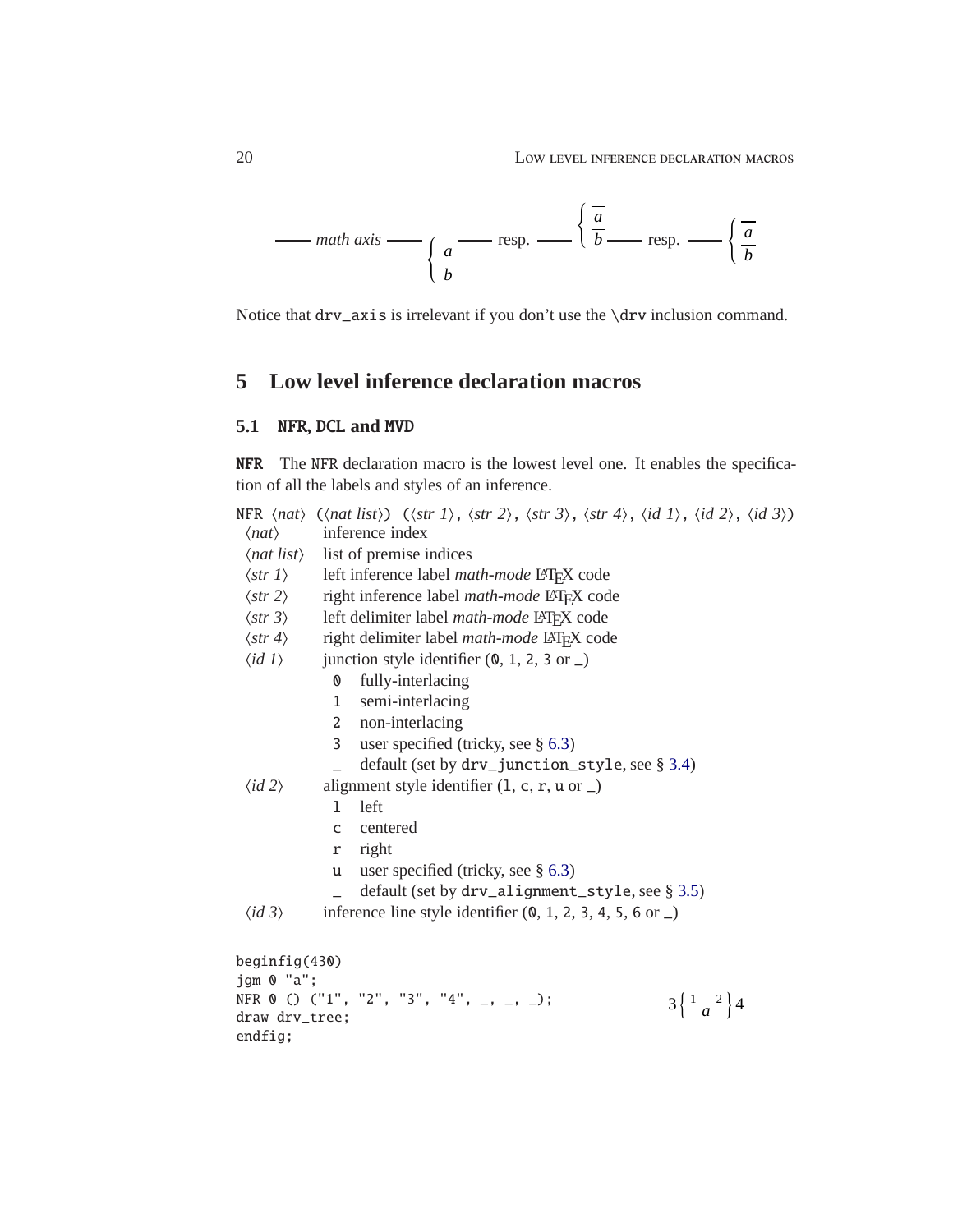DCL The DCL declaration macro is a shorthand for jgm and NFR in the same way as dcl is a shorthand for jgm and nfr.

```
beginfig(440)
DCL 0 () ('1", "", "", "", ..., ... ) 'a";DCL 1 () ("", "2", "", "", _, _, _) "b";
DCL 2 (0, 1) ("", "", "3", "", _, _, _) "c";
DCL 3 (2) ("", "", "", "4", _, _, _) "d";
draw drv_tree;
endfig;
                                                                                   \frac{1}{a}
\frac{1}{b}<sup>2</sup>
                                                                                        c
                                                                              3
                                                                                \left\{ \right.\overline{\mathcal{L}}d
                                                                                                 4
                                                                                               \begin{array}{c} \begin{array}{c} \end{array} \end{array}\int
```
MVD The MVD macro is a generalization of Mvd that enables the specification of the alignment style of phantom inferences.

MVD  $\langle$ *nat 1* $\rangle$  ( $\langle$ *nat 2* $\rangle$ ,  $\langle$ *str 1* $\rangle$ ,  $\langle$ *str 2* $\rangle$ ,  $\langle$ *id 1* $\rangle$ ,  $\langle$ *id 2* $\rangle$ )  $\langle$ *nat 1* $\rangle$  index of the origin judgment  $\langle nat 2\rangle$  number of phantom steps  $\langle str 1 \rangle$  left label *math-mode* LAT<sub>E</sub>X code<br> $\langle str 2 \rangle$  right label *math-mode* LAT<sub>E</sub>X cod  $\langle str 2 \rangle$  right label *math-mode* LATEX code<br> $\langle id 1 \rangle$  alignment style identifier (1, c or alignment style identifier  $(1, c \text{ or } r)$  $\langle id \, 2 \rangle$  phantom steps path-style identifier  $(0, 1, 2, 3, 4, 5, 6 \text{ or } \_)$ beginfig(450) jgm 0 "a"; jgm 1 "b"; jgm 2 "cccccc"; jgm 3 "ddd"; jgm 4 "eeeeeeeee"; nfr 0 (1, MVD 4 (5, "", "F", r, 4)) ("", \_); nfr 1 (MVD 2 (2, "G", "", l, 3), 3) ("", \_); nfr 2 () ("", \_); nfr 3 () ("", \_); nfr 4 () ("", \_); draw drv\_tree; endfig; *cccccc G ddd b eeeeeeeee a*

*F*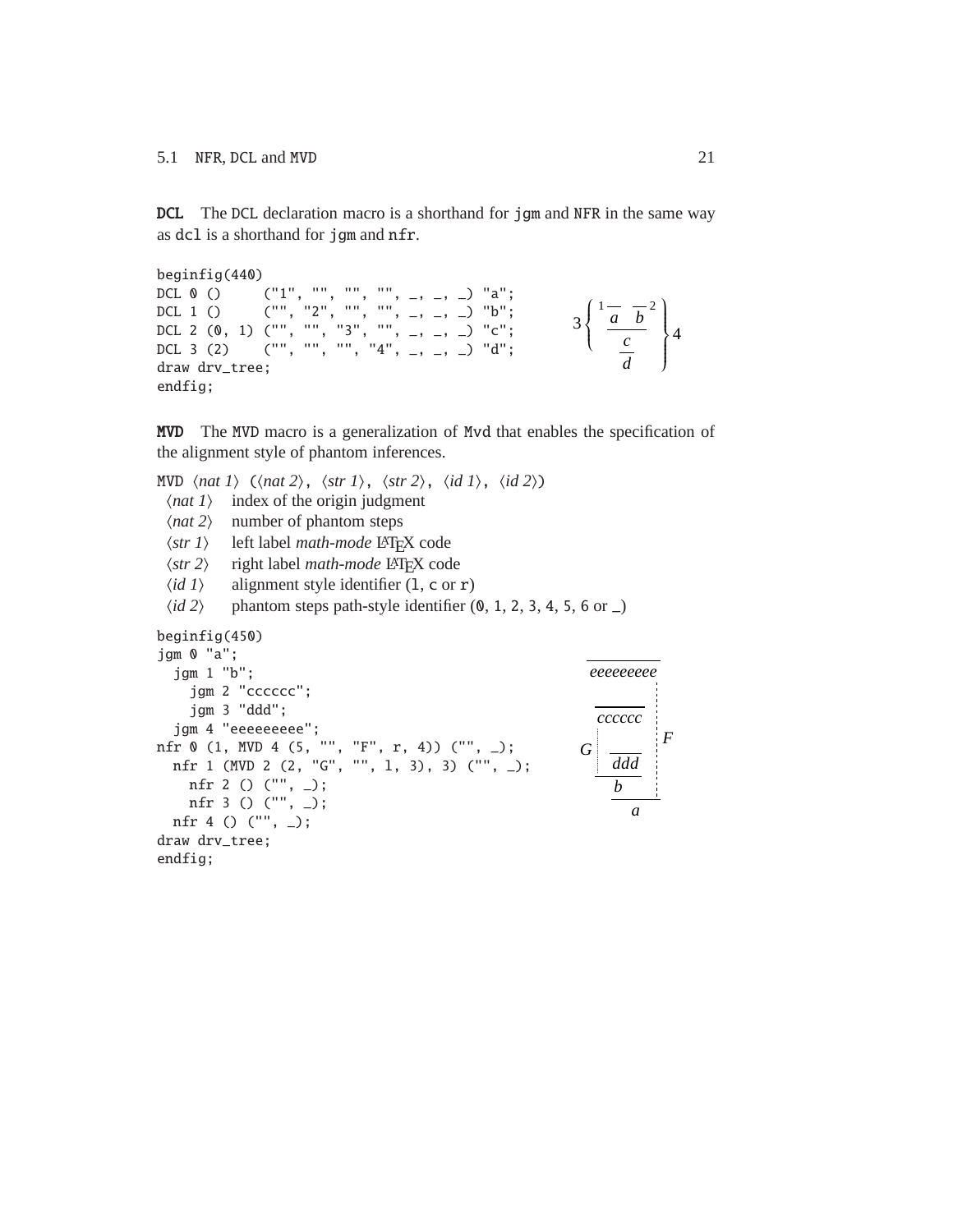```
beginfig(460)
jgm 0 "\textsc{Size matters -- Part 2}";
jgm 1 "\text{Here is an even longer judgment"&
      " that I don't want to shorten either.}";
jgm 2 "\text{This time I'm pretty sure that the"&
      " derivation tree won't fit on the page.}";
jgm 3 "\text{It does! Amazing.}";
nfr 0 () ("", 0);
nfr 1 (0) ("", 1);
nfr 2 () ("", 1);
nfr 3 (MVD 1 (2, "", "", l, 3), 2) ("", 1);
draw drv_tree;
endfig;
```
SIZE MATTERS - PART 2

Here is an even longer judgment that I don't want to shorten either.

This time I'm pretty sure that the derivation tree won't fit on the page. It does! Amazing.

#### <span id="page-21-0"></span>**5.2 Optional labels**

NFR\_opt The NFR\_opt declaration macro is an alternative for NFR that lets you specify labels at your option.

|                      | NFR_opt $\langle$ nat $\rangle$ ( $\langle$ nat list $\rangle$ ) ( $\langle$ str list 1 $\rangle$ ) ( $\langle$ str list 2 $\rangle$ ) ( $\langle$ id 1 $\rangle$ , $\langle$ id 2 $\rangle$ , $\langle$ id 3 $\rangle$ ) |  |  |  |
|----------------------|---------------------------------------------------------------------------------------------------------------------------------------------------------------------------------------------------------------------------|--|--|--|
| $\langle nat\rangle$ | inference index                                                                                                                                                                                                           |  |  |  |

- $\langle$ *nat list* $\rangle$  list of premise indices
- $\langle str \; list \; 1 \rangle$  list of inference labels *math-mode* LAT<sub>EX</sub> code
- h*str list 2*i list of delimiter labels *math-mode* LATEX code
- $\langle id \rangle$  junction style identifier  $(0, 1, 2, 3 \text{ or } \_)$
- $\langle id \, 2 \rangle$  alignment style identifier  $(1, c, r, u \text{ or } )$
- $\langle id \, 3 \rangle$  inference line style identifier  $(0, 1, 2, 3, 4, 5, 6 \text{ or } )$

The list  $\langle$ *str list 1* $\rangle$  may contain zero, one or two strings specifying inference labels. If no label is specified then no label is attached to the inference line. If two labels are specified then the first one is attached to the left and the second one to the right. Finally, if one label only is specified then it is attached either to the left or to the right of the inference line depending on the default inference labels position set by drv\_labels\_position (see § [3.7\)](#page-13-2).

The same way,  $\langle str \; list \; 2 \rangle$  may contain zero, one or two strings specifying delimiter labels. If one label only is specified then it is attached to a delimiter placed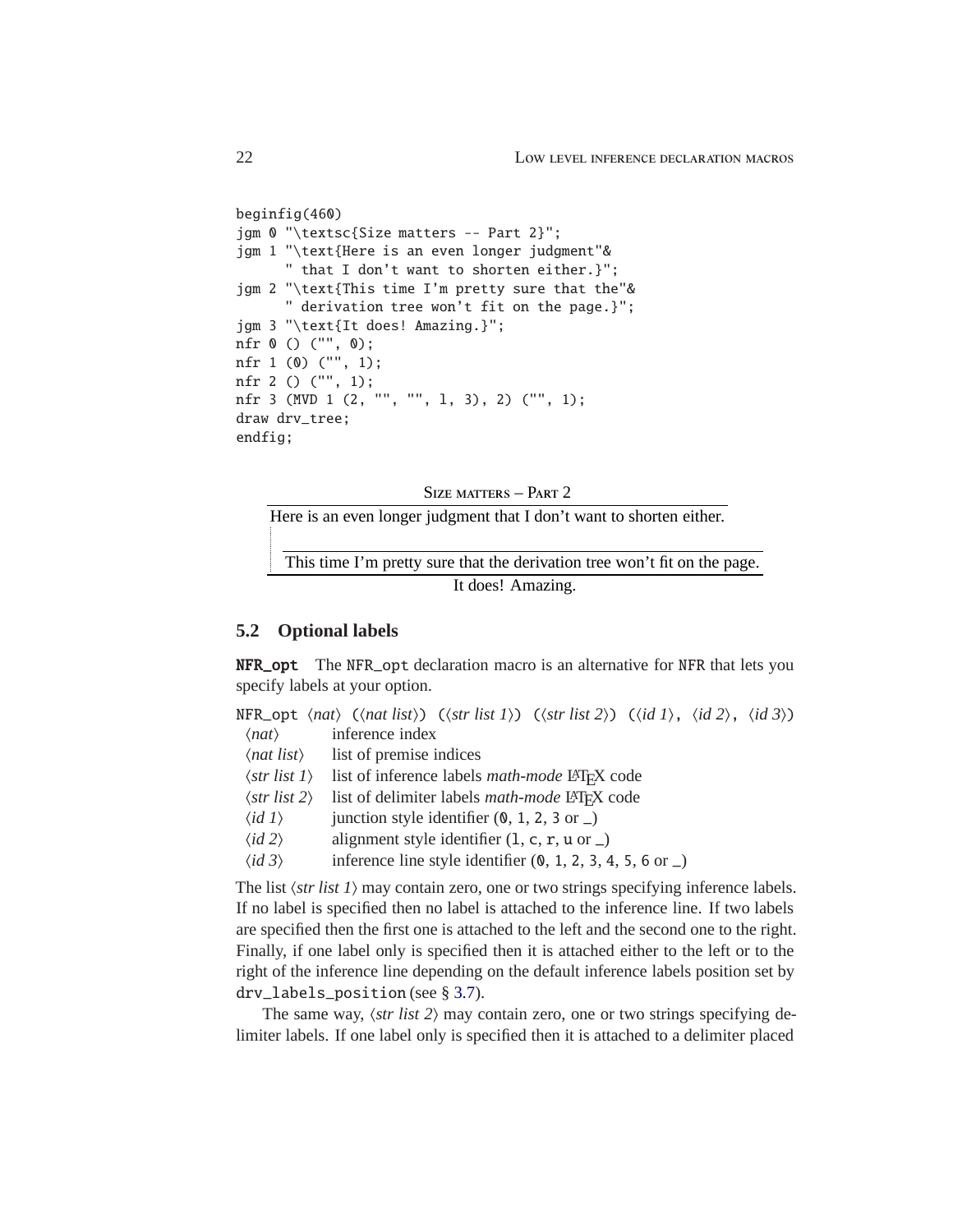either to the left or to the right of the sub-tree ending with the index  $\langle nat \rangle$  judgment depending on the default delimiter labels position set by drv\_labels\_position.

As an example, " $nfr \langle nat \rangle$  ( $\langle nat \; list \rangle$ ) ( $\langle str \rangle$ ,  $\langle id \rangle$ )" behaves exactly the same way as "NFR\_opt  $\langle nat \rangle$  ( $\langle nat list \rangle$ ) ( $\langle str \rangle$ ) () (\_, \_,  $\langle id \rangle$ )".

DCL\_opt The DCL\_opt declaration macro is a shorthand for jgm and NFR\_opt in the same way as DCL is a shorthand for jgm and NFR.

MVD\_opt The MVD\_opt macro is an alternative for MVD that lets you specify labels at your option.

|                                  | MVD_opt $\langle nat \rangle$ ( $\langle nat \rangle$ ) ( $\langle str \, list \rangle$ ) ( $\langle id \, 1 \rangle$ $\langle id \, 2 \rangle$ ) |
|----------------------------------|---------------------------------------------------------------------------------------------------------------------------------------------------|
| $\langle$ <i>nat</i> 1 $\rangle$ | index of the origin judgment                                                                                                                      |
| $\langle$ nat 2 $\rangle$        | number of phantom steps                                                                                                                           |
| $\langle$ str list $\rangle$     | list of labels <i>math-mode</i> LAT <sub>F</sub> X code                                                                                           |
| $\langle id \, I \rangle$        | alignment style identifier $(1, c \text{ or } r)$                                                                                                 |
| $\langle id \, 2 \rangle$        | phantom steps path-style identifier $(0, 1, 2, 3, 4, 5, 6 \text{ or } \_)$                                                                        |
|                                  |                                                                                                                                                   |

The list  $\langle str \; list \rangle$  may contain zero, one or two strings specifying labels. If one label only is specified then it is attached either to the left or to the right of the phantom steps path depending on the default phantom steps labels position set by drv\_labels\_position (see § [3.7\)](#page-13-2).

#### <span id="page-22-0"></span>**5.3 User defined declaration macros (tricky)**

Here are the METAPOST headers for NFR, MVD, NFR\_opt and MVD\_opt.

```
NFR[](text PRM)(expr lilb, rilb, ldlb, rdlb)(suffix jsty, asty, isty)
MVD[](expr num, lplb, rplb)(suffix asty, psty)
NFR_opt[](text PRM)(text ILB)(text DLB)(suffix jsty, asty, isty)
MVD_opt[](expr num)(text PLB)(suffix asty, psty)
```
"[]" in the header of a macro indicates that this macro expects a numeric argument referred to as "@" in its body. "text", "expr" and "suffix" specify argument types (see [\[1,](#page-27-3) Section 10]). You may use NFR, MVD, NFR\_opt and MVD\_opt to define your own declaration macros. As an example, here are possible definitions for Nfr and Mvd.

```
vardef Nfr[](text PRM)(expr ilb, ldlb, rdlb)(suffix isty)=
  NFR\_opt[@] (PRM)(ilb)(ldlb, rdlb)(_, -, isty);
enddef;
vardef Mvd[](expr num, lplb, rplb)(suffix psty)=
  MVD[@](num, lplb, rplb, _, psty) % Mvd returns an index, no ';'!
enddef;
```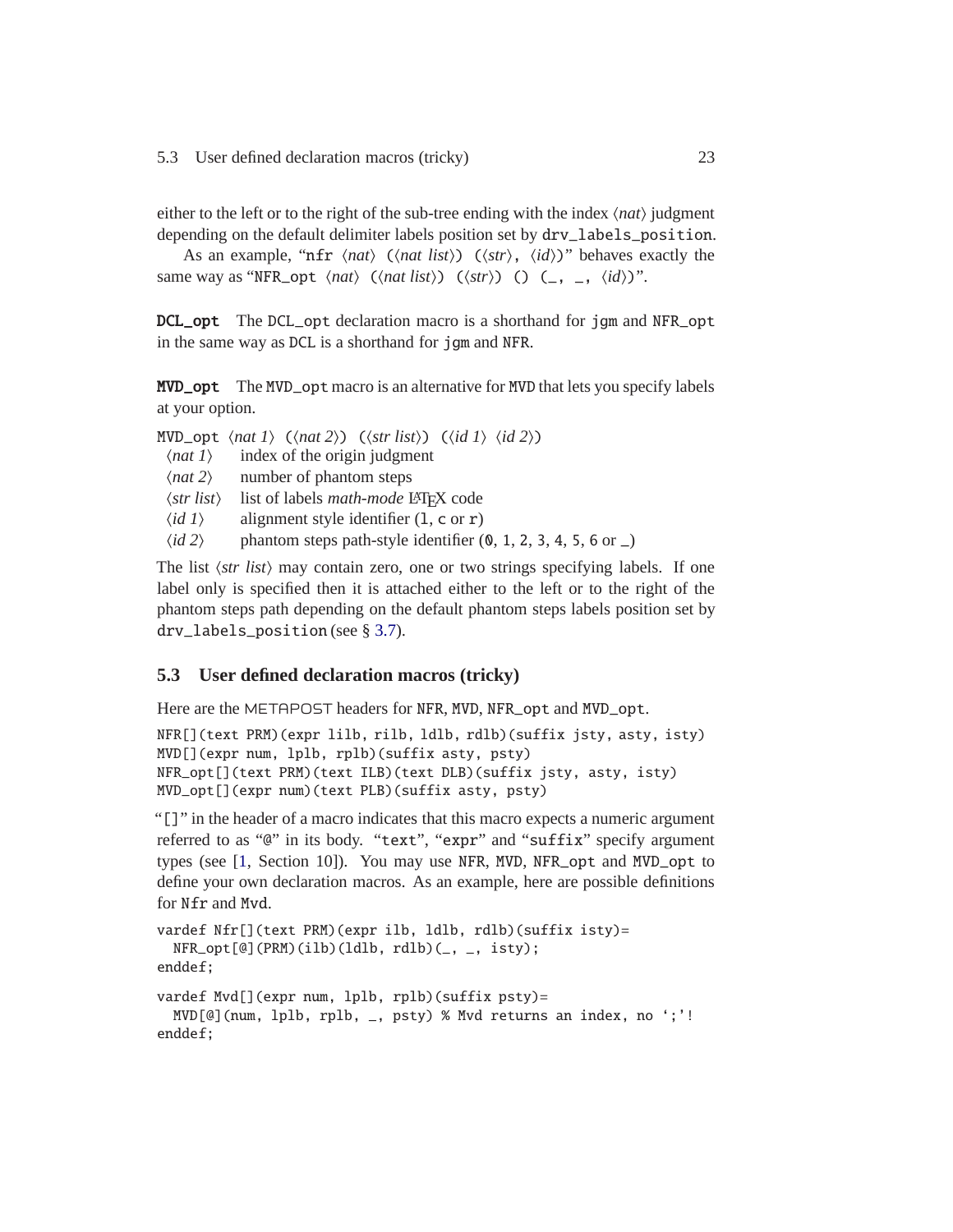#### <span id="page-23-1"></span><span id="page-23-0"></span>**6 Inside derivation trees**

#### **6.1 Components, distinguished points and dimensions**

**Components** Once drv\_freeze has been called, all the components of a derivation tree are accessible independently from each-other. Given an inference index  $\langle nat\rangle$ , you can access the inference components (provided they were declared) via the following indentifiers.

| judgment                  | $\text{idg}[\langle nat\rangle]$        |
|---------------------------|-----------------------------------------|
| sub-judgments             | $\text{sbj}[(\text{nat})][\text{nat}]\$ |
| inference line            | $iln[\langle nat\rangle]$               |
| left inference label      | $l$ _ilb[ $\langle nat \rangle$ ]       |
| right inference label     | $r_ilb[\langle nat\rangle]$             |
| left delimiter            | $l_dlm[\langle nat\rangle]$             |
| left delimiter label      | $1_d1b[\langle nat\rangle]$             |
| right delimiter           | $r_dlm[\langle nat\rangle]$             |
| right delimiter label     | $r_dlb[\langle nat\rangle]$             |
| phantom steps path        | $phm[\langle nat\rangle]$               |
| left phantom steps label  | $l$ _plb[ $\langle nat \rangle$ ]       |
| right phantom steps label | $l$ _plb[ $\langle nat \rangle$ ]       |

The sub-judgment index  $\langle nat' \rangle$  ranges from 0 to the number of sub-judgments minus 1.

```
beginfig(470) % components
DCL 5 () ("", "", "", "", _, _, 0) "A";
DCL 6 (5) (^{n}(1)^{n}, (^{n}(2)^{n}, (^{n}(3)^{n}, (^{n}(4)^{n}, _, _, 1) "B", "C";
DCL 7 (MVD 6 (2, "(5)", "(6)", -, 6))' ("", "", "", "", -, _, 1) "D";
drv_freeze; % usually called by drv_tree
draw jdg[5]; A metal and A metal and A metal and A metal and A metal and A metal and A metal A metal and A metal A
draw sbj[6][0] withcolor (3, 0, 0)/3; % sub-judgment B
draw sbj[6][1] withcolor (2, 0, 0)/3; % sub-judgment C
draw iln[6] withcolor (0, 4, 0)/4; % inference line
draw l<sub>1</sub>lb[6] withcolor (0, 3, 0)/4; % left inference label (1)
draw r_iilb[6] withcolor (0, 2, 0)/4; % right inference label (2)
draw l_dlm[6] withcolor (0, 0, 3)/3; % left delimiter
draw l_dlb[6] withcolor (0, 0, 2)/3; % left delimiter label (3)
draw r_dlm[6] withcolor (3, 0, 3)/3; % right delimiter
draw r_dlb[6] withcolor (2, 0, 2)/3; % right delimiter label (4)
draw phm[6] withcolor (0, 3, 3)/4; % phantom steps path
draw l_plb[6] withcolor (0, 2, 2)/4; % left phantom steps label (5)
draw r_plb[6] withcolor (0, 1, 1)/4; % right phantom steps label (6)
draw jdg[7]; % judgment D
draw iln[7]; \frac{1}{2} \frac{1}{2} \frac{1}{2} \frac{1}{2} \frac{1}{2} \frac{1}{2} \frac{1}{2} \frac{1}{2} \frac{1}{2} \frac{1}{2} \frac{1}{2} \frac{1}{2} \frac{1}{2} \frac{1}{2} \frac{1}{2} \frac{1}{2} \frac{1}{2} \frac{1}{2} \frac{1}{2} \frac{1}{2} \frac{1}{2}endfig;
```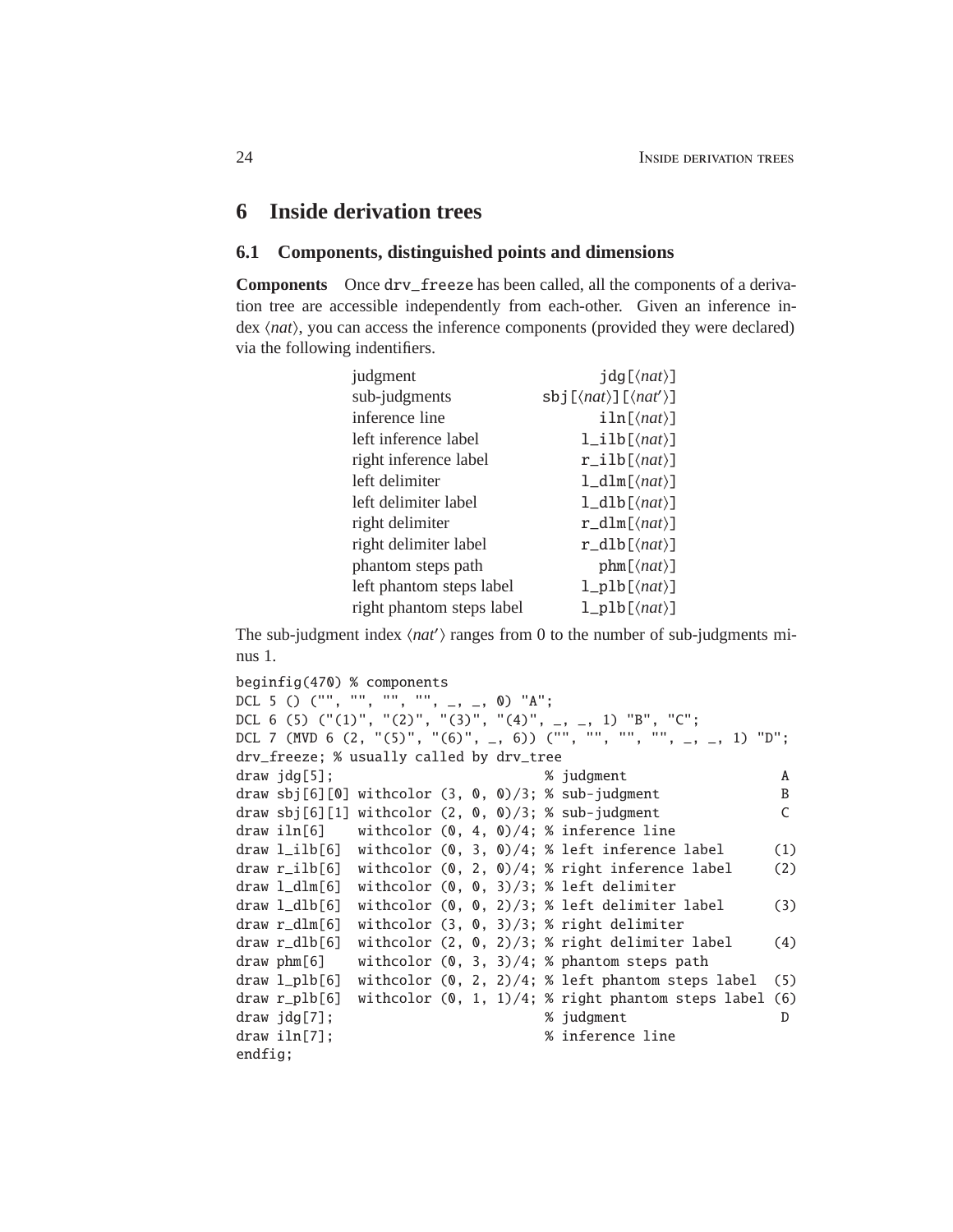**Distinguished points** Three distinguished points are associated with each component  $\langle cpn\rangle$ , namely  $\langle cpn\rangle$ . I,  $\langle cpn\rangle$ . c and  $\langle cpn\rangle$ . r that lie respectively to the left, at the center and to the right of the component math axis.



**Dimensions** Two dimensions are associated with each component  $\langle cpn \rangle$ , a depth  $\langle cpn\rangle$ .dp and a height  $\langle cpn\rangle$ .hg that both are relative to the component math axis. Two overall dimensions are associated with each derivation tree, den\_dp and num\_hg. The former refers to the depth of a judgment math axis relatively to the axis of an inference line above it while the latter refers to the height of a judgment math axis relatively to the axis of an inference line below it. Depths are negative while heights are positive.

```
beginfig(470)
dcl 0 () ("", 0) "\gamma";
dcl 1 (0) ("", 1) "\delta";
draw drv_tree;
endfig;
```
(The picture below may look weird if you don't use scalable fonts.)

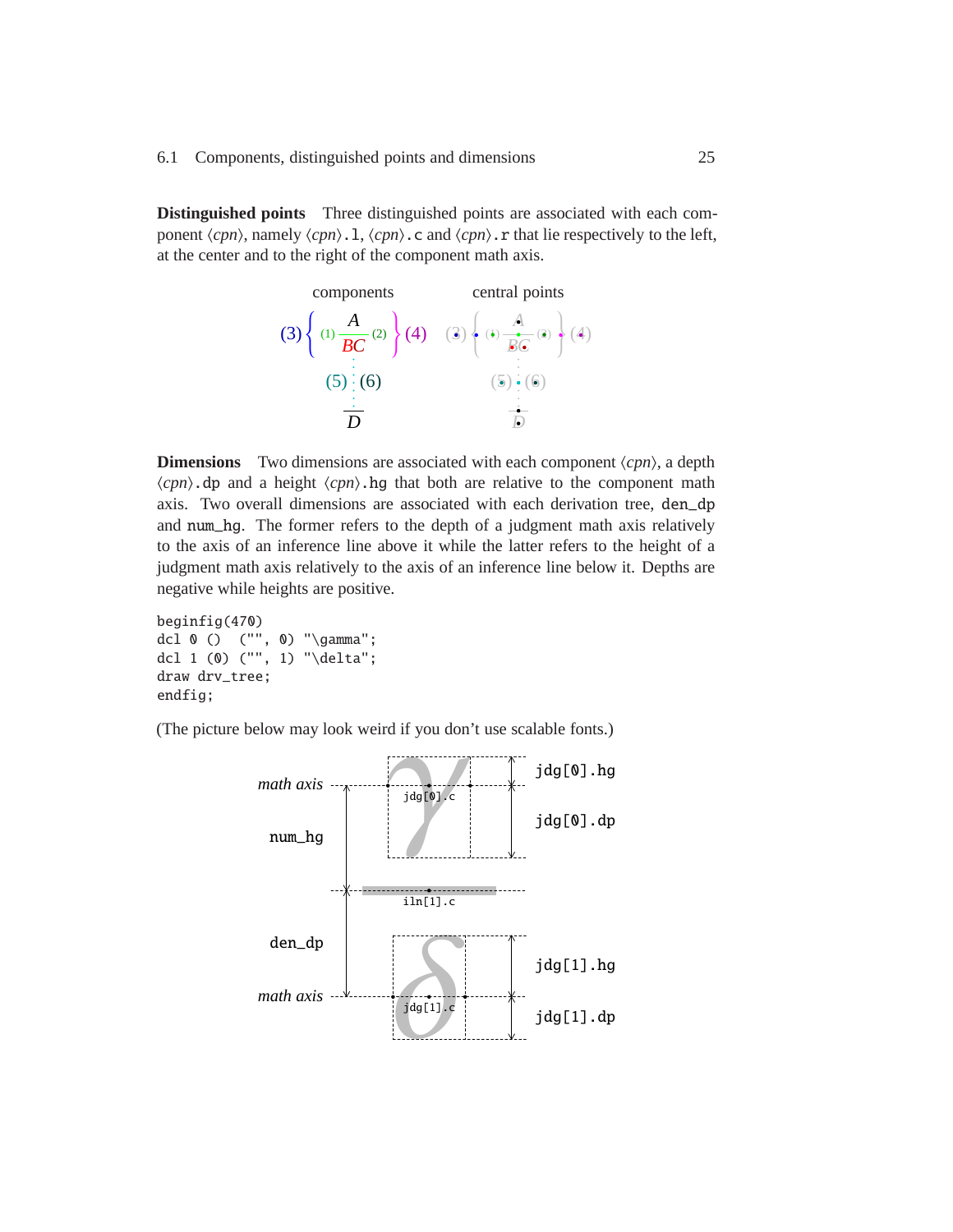#### <span id="page-25-0"></span>**6.2** drv\_styled

drv\_styled enables the drawing of METAPOST paths using drv path-styles.

```
\langle path \rangle drv_styled \langle id \ranglehpathi METAPOST path expression
 \langle id \rangle path style identifier (0, 1, 2, 3, 4, 5 \text{ or } 6)beginfig(490)
jgm 4 "A", "\vdash", "A";
jgm 5 "B", "_2", "\vdash", "B", "_3";
jgm 6 "A", ",", "A", "\multimap", "B", "_1", "\vdash", "B", "_4";
jgm 7 "A", "\multimap", "B", "_0", "\vdash", "A", "\multimap", "B", "_5";
nfr 4 () ("1", _);
nfr 5 () ('1", _-);
nfr 6 (4, 5) ("\multimap_{L}", _);
nfr 7 (6) ("\multimap_{R}", _);
drv_freeze; % B
draw (sbj[7][2].c shifted (0, -num_hg) .. % 0
     sbj[7][2].c {up} .. % 0
     sbj[6][4].c .. % 1
     sbj[5][0].c .. tension 1.2 .. % 2
     sbj[5][3].c .. % 3
     sbj[6][7].c .. % 4
     sbj[7][7].c {down} .. % 5
     sbj[7][7].c shifted (0, -num_hg)) % 5
drv_styled 2 withcolor (1, 0, 0);
draw drv_tree;
endfig;
                             1 \equiv 1
```

| $A \vdash A$                                        |                               |
|-----------------------------------------------------|-------------------------------|
| A, A<br>⊸                                           | $\mathbf{B}_1 + \mathbf{B}_4$ |
| $\mathbf{B}_0 \vdash A$<br>$\overline{\phantom{0}}$ | $\overline{\phantom{0}}$      |

#### <span id="page-25-1"></span>**6.3 User specified junction and alignment styles (tricky)**

drv composes derivation trees by stating geometrical constraints to be solved by METAPOST. These constraints express how the components of a derivation tree must be arranged with respect to each-other. In the example about dimensions (see above), such a constraint could be that the vertical distance from  $iln[1]$ .c to jdg[0].c has to be num\_hg, which could be *stated* in the METAPOST syntax as "ypart jdg[0].c=ypart iln[1].c+num\_hg" (this is *not* an affectation).

You can prevent drv from stating *horizontal* constraints about premises junction or judgments alignment by using the junction style 3 or the alignment style u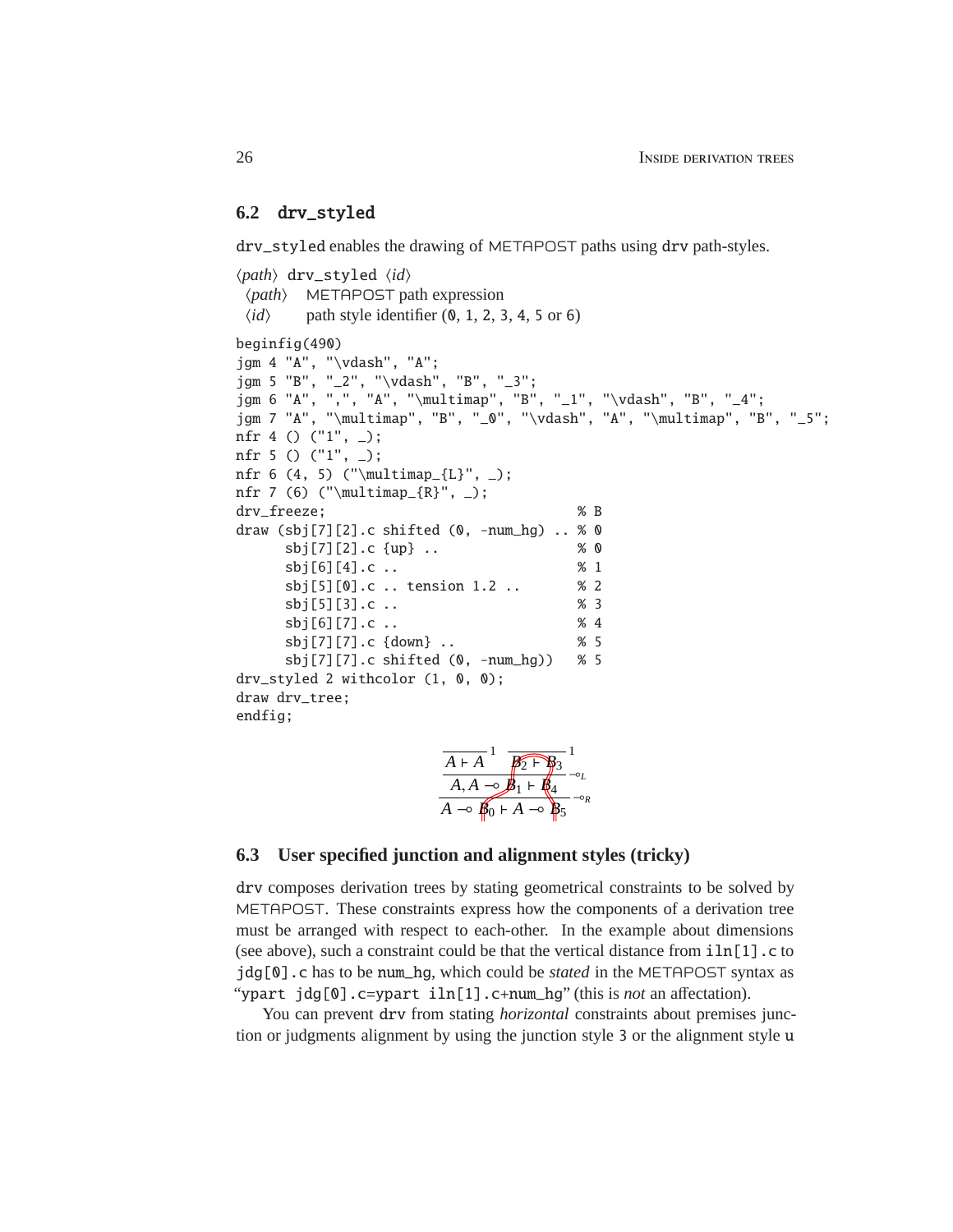of the NFR and NFR\_opt macros (see § [5.1,](#page-19-1) [5.2\)](#page-21-0). In such cases, you have to state your own constraints. All the constraints related to a derivation tree must be stated *before* drv\_freeze is called. METAPOST will complain if the constraints you state are insufficient, redundant or inconsistent.

**User specified junction style** The *horizontal* constraints you state should express how the premises of the inference have to be joined.

```
beginfig(500)
jgm 0 "{\cdot}";
jgm 1 "{\cdot}";
jgm 2 "\text{You may check that the distance"&
     " between the two dots above is 5 cm.}";
NFR 0 () ("", "", "", "", _, _, _);
NFR 1 () ("", "", "", "", _, _, _);
NFR 2 (0, 1) ("", "", "", "", 3, _, _); % caution: 3
xpart jdg[1].c=xpart jdg[0].c+5cm;
draw drv_tree;
endfig;
                   · ·
```
You may check that the distance between the two dots above is 5 cm.

<span id="page-26-0"></span>**User specified alignment style** The *horizontal* constraints you state should express how the inferred judgment has to be aligned with respect to its premises.

```
beginfig(510) \% "\vdash":
    jgm 0 "B, A, \Gamma", "\vdash", "C"; % sbj[0][1]
    jgm 1 "A, \Gamma", "\vdash", "B\multimap C"; % sbj[1][1]
    jgm 2 "\Gamma", "\vdash", "A\multimap(B\multimap C)"; % sbj[2][1]
    NFR\_opt 0 () () () (_, _, 0);
    NFR\_opt 1 (0) ("\multimap_R") () (_, u, 1); % caution: u
    NFR_opt 2 (1) ("\multimap_R") () (, u, 1); % caution: u
    xpart sbj[1][1].c=xpart sbj[0][1].c;
resp. xpart sbj[1][1].l=xpart sbj[0][1].r;
    xpart sbj[2][1].c=xpart sbj[1][1].c;
resp. xpart sbj[2][1].l=xpart sbj[1][1].r;
    draw drv_tree;
    endfig;
           B, A, \Gamma \vdash C\overline{A}, \Gamma + B → C \rightarrow\Gamma + A \rightarrow (B \rightarrow C)<sup>\neg o_R</sup> resp.
                                               B, A, \Gamma \vdash C\overline{A}, \Gamma \vdash B \multimap C \multimap R
                                                        \frac{B-c}{\Gamma + A \rightarrow (B \rightarrow C)} \rightarrow R
```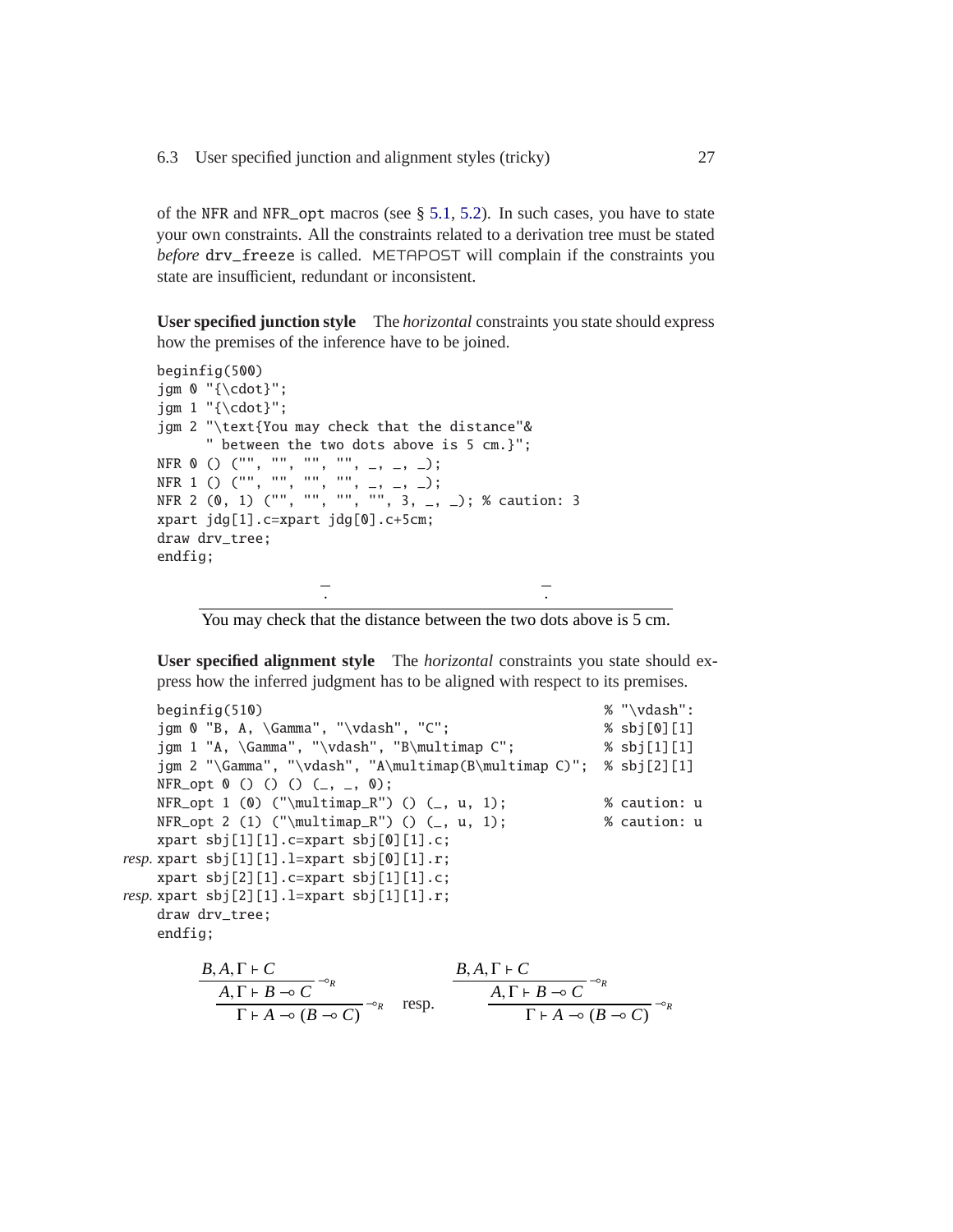#### <span id="page-27-3"></span>**References**

- <span id="page-27-1"></span>[1] John D. Hobby. *[A User's Manual for](http://tug.org/docs/metapost/mpman.pdf)* METAPOST, 2009
- <span id="page-27-2"></span>[2] Bogusław Jackowski. *[Appendix G illuminated](http://tug.org/TUGboat/Articles/tb27-1/tb86jackowski.pdf)*. *TUGboat*, 27(1):83–90, 2006.
- <span id="page-27-4"></span>[3] Donald E. KNUTH. *The TFXbook*. Addison-Wesley, 1984.
- <span id="page-27-5"></span>[4] Greg Restall. *[Proof Theory and Philosophy](http://consequently.org/papers/ptp.pdf)*. Book in progress, 2006.
- <span id="page-27-6"></span>[5] Denis Roegel. *[The MetaObj tutorial and reference manual](http://www.ctan.org/get/graphics/metapost/contrib/macros/metaobj/doc/momanual.pdf)*, 2002.
- [6] Lutz Strassburger. *[Proof Nets and the Identity of Proofs](http://www.lix.polytechnique.fr/~lutz/papers/RR-6013.pdf)*. Inria, 2006.

## <span id="page-27-0"></span>**A Debugging and proofing**

#### **Debugging**

Recall that you have to run "mpost *\jobname*}.mp" *at least twice* (once more if you use sub-tree delimiters). If you get an error on the first run then it comes from the drv/METAPOST code. If you get an error on the second run then it comes from the L<sup>AT</sup>EX code.

**Error on the first run** METAPOST behaves essentially as T<sub>E</sub>X/LAT<sub>E</sub>X when it finds and error (see [\[1,](#page-27-3) Debugging]). It stops, "explains" the error in some way (look for the line starting with an exclamation mark !), shows some lines of context, and asks you what to do next (answer h to get some help or x to terminate the run). If you're lucky, the error comes from an inconsistency that drv can detect. In such a case the explanation should be quite understandable.

```
46 beginfig(520)
47 jgm 0 "A\vdash B";
48 jgm 1 "B\vdash C";
49 jgm 2 "A\vdash C";
50 jgm 3 "C\vdash D";
51 jgm 4 "A\vdash D";
52 nfr 0 () ("f", _);
53 nfr 1 () ("g", _);
54 nfr 2 (0, 1) ("\circ", _);
55 nfr 3 () ("h", _);
56 nfr 4 (0, 3) ("\circ", _);
57 draw drv_tree;
```

```
58 endfig;
```
METAPOST error message.

! drv (fig. 520): 0 has been used already as a premise index for inference declaration 2. h*error context*i l.56 nfr 4 (0, 3) ("\circ", 1) ; ?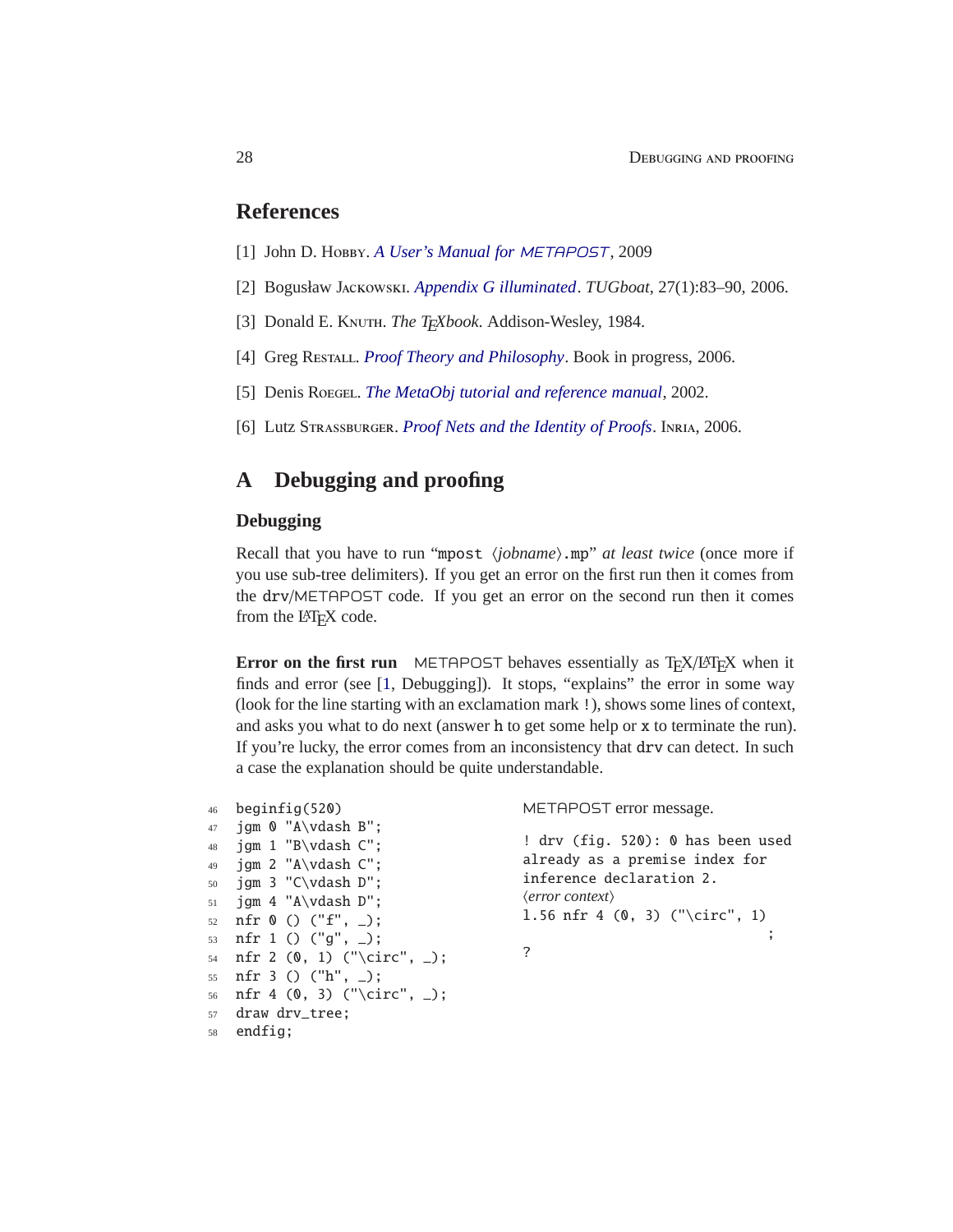**Error on the second run** METAPOST fails to preprocess the LAT<sub>E</sub>X code in  $\langle jobname \rangle$ -delayed.mp and suggests that you "see mpxerr.log" which is a regular LATEX log-file. This file shows you which part of the LATEX code is faulty but unfortunately not where to find it in  $\langle jobname \rangle$ .mp.

#### **Proofing**

Recall that for each "beginfig(\*index*}), endfig;" pair in a file \*jobname*}.mp, METAPOST generates an Encapsulated PostScript file (*jobname*). (*index*). In addition, drv generates a LAT<sub>E</sub>X file (*jobname*)-proof.tex that contains a copy of the LAT<sub>E</sub>X preamble in  $\langle jobname \rangle$ .mp and includes each  $\langle jobname \rangle$ . $\langle index \rangle^2$  $\langle index \rangle^2$  picture file using the \drv inclusion command, together with some information about its text size, math style and math axis. As an example, regarding the first figure on page [5,](#page-4-0) processing drv-guide-proof.tex produces:

drv-guide.110 (\normalsize, \displaystyle)

$$
-\frac{\overline{A+B}^f\overline{B+C}^g}{A+C}\circ-
$$

## <span id="page-28-0"></span>**B Derivation forests**

You may declare several derivation trees within a single figure environment. Then trees are drawn from left to right in the order their roots are declared, and in such a way that: root judgments are horizontally aligned; the distance between two trees is the same as the distance between two non-interleaving premises (and thus is affected by drv\_scale, see § [3.3\)](#page-11-1).

```
beginfig(530)
% first tree
dcl 10 () ("", _) "a";
% second tree
dcl 20 (21, 22) ("", _) "d";
  dcl 21 () ("", _) "b";
  dcl 22 () ("", _) "c";
draw drv_tree;
endfig;
                                              math axis
a
                                                            b c
                                                              d
```
You can however state constraints (horizontal or vertical, at your option) specifying the relative positioning of trees before drv\_freeze is called.

<span id="page-28-1"></span><sup>&</sup>lt;sup>2</sup>To METAPOST users: proof file generation does not take outputtemplate into account yet.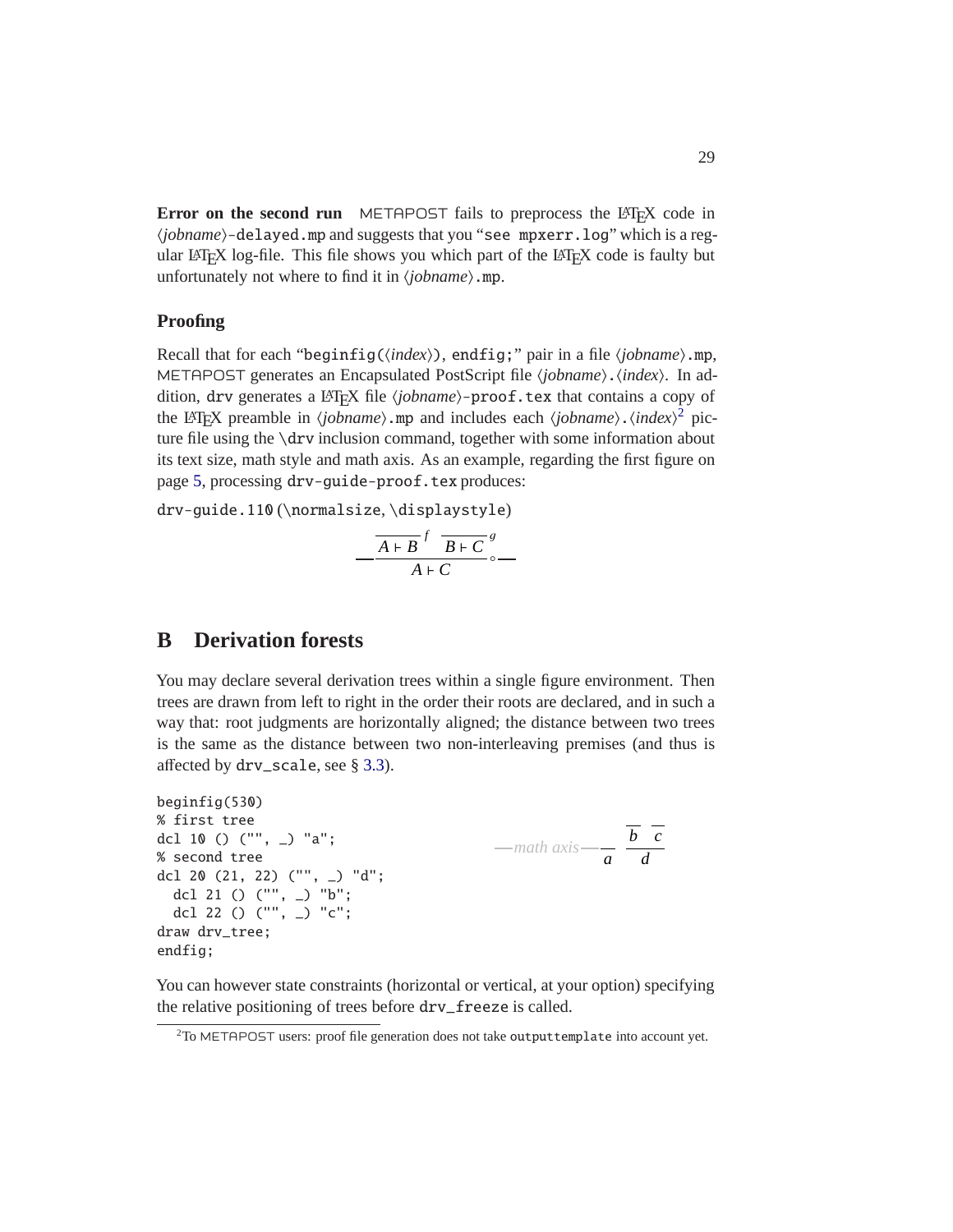```
beginfig(531)
    % first tree
    dcl 10 () ("", _) "a";
    % second tree
    dcl 20 (21, 22) ("", _) "d";
       dcl 21 () ("", _) "b";
       dcl 22 () ("", _) "c";
    % relative positionning
    ypart jdg[10].c=ypart jdg[22].c;
resp. xpart iln[10].r=xpart iln[20].l;
    draw drv_tree;
    endfig;
                                                       math axis — \overline{a} \overline{b} \overline{c}d
                                                       math axis
a
                                                                      b c
                                                                        d
```
Notice that the math axis of a forest is set according to drv\_axis\_reference (see § [3.9\)](#page-14-1) relatively to the first declared root (you can override this behaviour by using  $\text{drv}_\text{axis, see § } 4.3$ ).

#### <span id="page-29-0"></span>drv\_root

drv\_root locally overrides drv\_roots\_position (see § [3.8\)](#page-14-0), enabling the explicit setting of the position of a root.

```
drv_root (\langle nat\rangle, \langle id\rangle)
 \langle nat\rangle root index
 \langle id \rangle position identifier (t or b)
          t top
          b bottom
beginfig(533)
% first tree
dcl 10 () ("", _) "a";
% second tree
dcl 20 (21, 22) ("", _) "d";
  dcl 21 () ("", _) "b";
  dcl 22 () ("", _) "c";
drv_root (20, t); % root at top!
draw drv_tree;
endfig;
                                                 math axis
                                                                a
                                                                    b c
                                                                    d
```
Then again, you can state constraints specifying the relative positioning (e.g., the overlapping) of trees before drv\_freeze is called.

```
drv_left_delimiter "\downarrow";
drv_right_delimiter "\uparrow";
```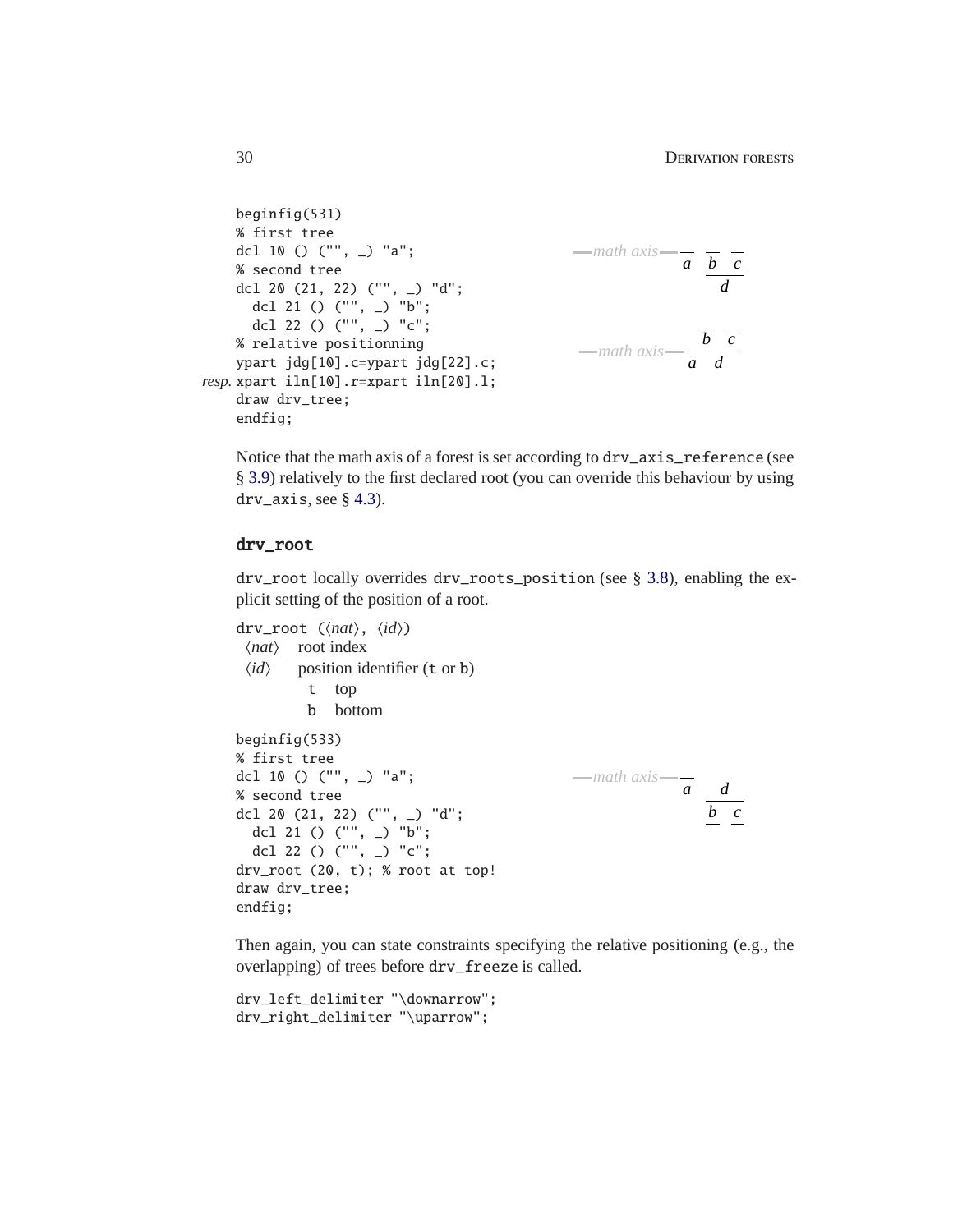```
beginfig(540)
% first tree
jgm 10 "A\vdash D";
Nfr 10 (11, 14) ("\circ", "h\circ (g\circ f)", "", 1);
  dcl 11 (12, 13) ("\circ", 1) "A\vdash C";
    dcl 12 () ("f", 2) "A\vdash B";
    dcl 13 () ("g", 3) "B\vdash C";
  dcl 14 () ("h", 4) "C\vdash D";
% second tree
jgm 20 "\phantom{A\vdash D}"; % hidden judgment
Nfr 20 (21, 22) ("\circ", "", "(h\circ g)\circ f", 1);
  dcl 21 () ("f", 2) "A\vdash B";
  dcl 22 (23, 24) ("\circ", 1) "B\vdash D";
    dcl 23 () ("g", 3) "B\vdash C";
    dcl 24 () ("h", 4) "C\vdash D";
drv_root (20, t); % root at top!
% overlapping
jdg[10].c=jdg[20].c;
draw drv_tree;
endfig;
(The resulting figure is in Appendix D on page 34.)
```
## <span id="page-30-0"></span>**C Radial mode (beta version)**

A few more tuning macros (see § [3\)](#page-10-0) are available that enable the manipulation of *radial* trees rather than "linear" ones.

#### drv\_radial\_mode

```
drv_radial_mode \langle id \rangle\langle id \rangle status identifier (on or off)
                      on
                     off ∗ default ∗
                                             on off
                 \overbrace{A \vdash B}^f \xrightarrow{B \vdash C^g} C \vdash D^g\frac{B+C}{B+B} f \frac{B+C}{B+D} g \frac{B+D}{B+D}\overline{B \vdash D}<sup>o</sup>
                                                                                                                                 A ⊢ D
                                                                                                                                                                   ◦
                 A ⊢ B
                                 f \left( \frac{B+C}{B+C} \right)C ⊢ D
h
                                                  \widehat{B} \vdash D \frown \widehat{S}A ⊢ D ⇒ ∘
                                                                                                                 \frac{A+B}{B+C} f \frac{B+D}{g} \frac{C+D}{f}B ⊢ D \frac{}{} \frac{}{} \frac{}{} \frac{}{} \frac{}{} \frac{}{} \frac{}{} \frac{}{} \frac{}{} \frac{}{} \frac{}{} \frac{}{} \frac{}{} \frac{}{} \frac{}{} \frac{}{} \frac{}{} \frac{}{} \frac{}{} \frac{}{} \frac{}{} \frac{}{} \frac{}{} \frac{}{} \frac{}{} \frac{}{} \frac{}{} \frac{}{} \frac{}{} \frac{}{} 
                                                                                                                                  A ⊢ D ∴
```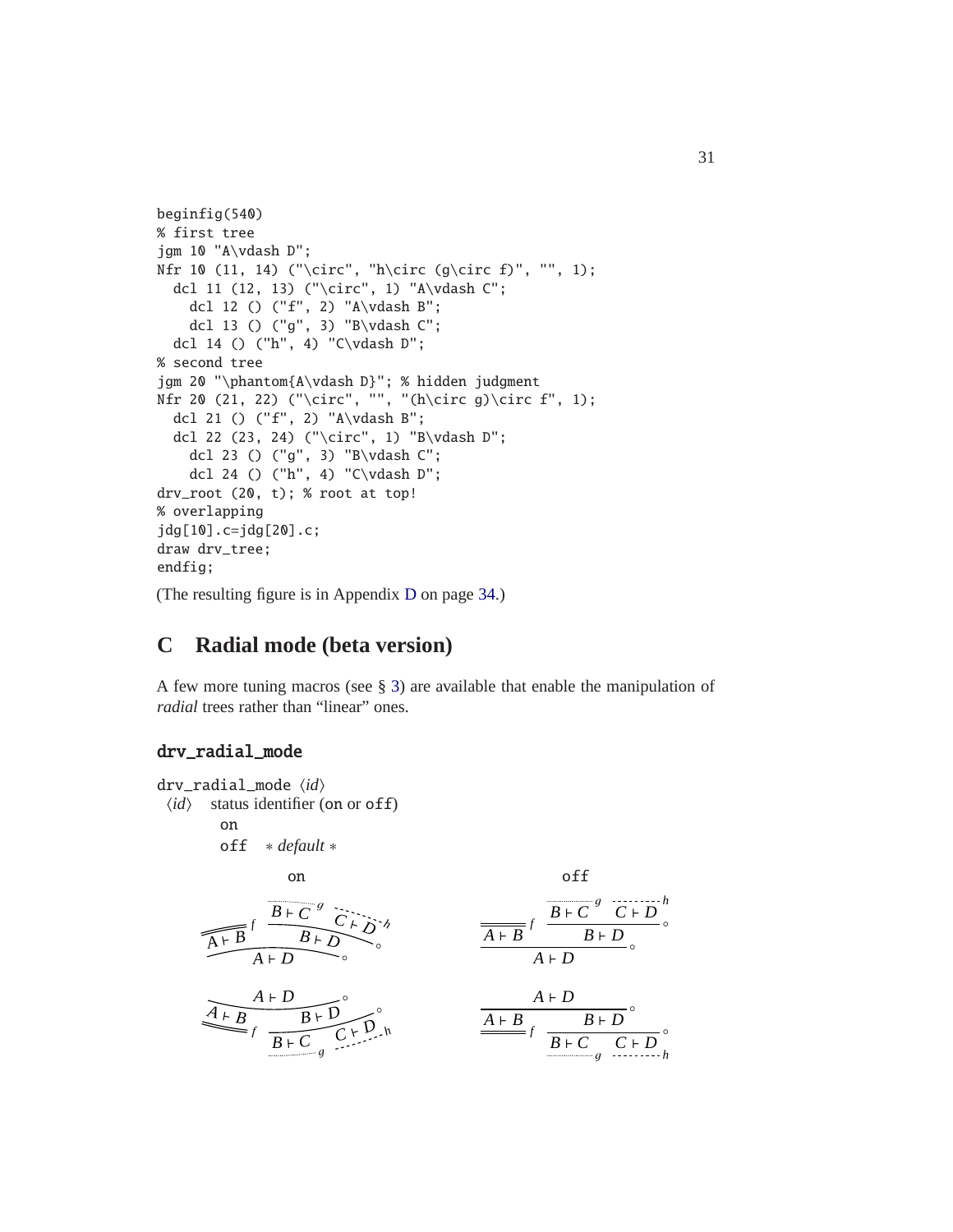#### drv\_scale (crv, —)

drv\_scale (crv,  $\langle float \rangle$ ) crv scale identifier h*float*i scale value ∗ *default: 1* ∗



#### drv\_azimuth

drv\_azimuth  $\langle float \rangle$ h*float*i azimuth degree ∗ *default: 90* ∗



The azimuth of a derivation tree is that of the central point of its root judgment. Notice that both drv\_scale (crv, —) and drv\_azimuth are irrelevant when not in radial mode.



**User specified junction and alignment styles (tricky)**

When in radial mode, drv composes derivation trees by stating *angular* constraints rather than horizontal ones. To this end, three distinguished angles are associated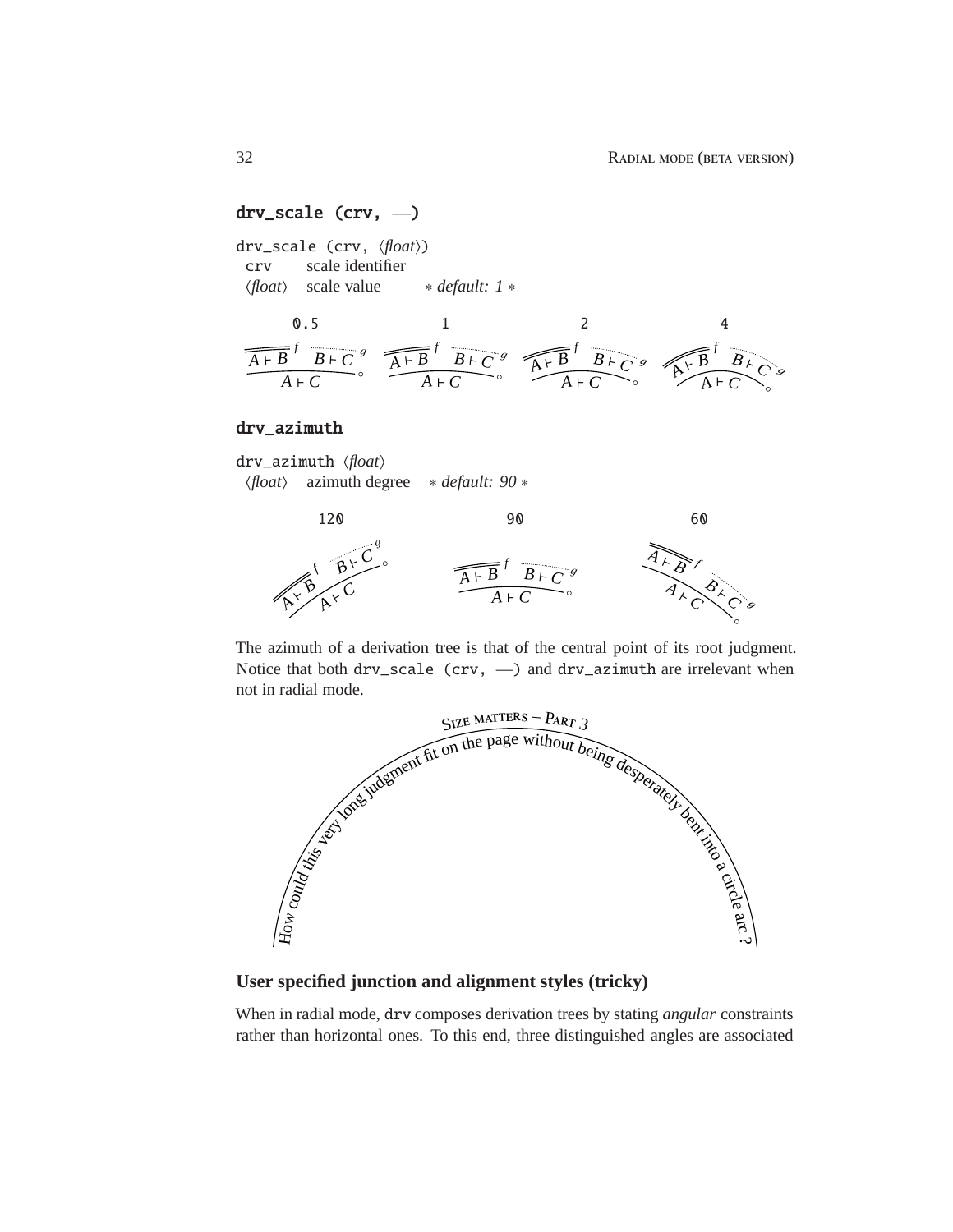with each component  $\langle cpn \rangle$ , namely  $\langle cpn \rangle$ . Ing,  $\langle cpn \rangle$ . cng and  $\langle cpn \rangle$ . rng that refer to the relative angles of  $\langle cpn\rangle$ .l,  $\langle cpn\rangle$ .c and  $\langle cpn\rangle$ .r respectively. (Radial constraints are essentially the same as vertical ones; however, each component comes also with a radius  $\langle cpn\rangle$ .rad and an origin point  $\langle cpn\rangle$ .org.)

You can prevent drv from stating angular constraints about premises junction or judgments alignment by using the junction style 3 or the alignment style u of the NFR and NFR\_opt macros (see § [5.1,](#page-19-1) [5.2\)](#page-21-0). Then again, you have to state your own constraints. As an example, compare the code below with the one for figure 510 on page [27.](#page-26-0)

```
beginfig(590) \% "\vdash":
   jgm 0 "B, A, \Gamma", "\vdash", "C"; % sbj[0][1]
   jgm 1 "A, \Gamma", "\vdash", "B\multimap C"; % sbj[1][1]
   jgm 2 "\Gamma", "\vdash", "A\multimap(B\multimap C)"; % sbj[2][1]
   NFR\_opt 0 () () () (_, _, 0);
   NFR_opt 1 (0) ("\multimap_R") () (, u, 1); % caution: u
   NFR\_opt 2 (1) ("\multimap_R") () (_, u, 1); % caution: u
   sbj[1][1].cng=sbj[0][1].cng;
resp. sbj[1][1].lng=sbj[0][1].rng;
   sbj[2][1].cng=sbj[1][1].cng;
resp. sbj[2][1].lng=sbj[1][1].rng;
   draw drv_tree;
   endfig;
```
B, A, 
$$
\Gamma + C
$$
  
A,  $\Gamma + B \rightarrow C$   
 $\Gamma + A \rightarrow (B \rightarrow C)$   
 $\sim_R$  resp.  $\beta, A, \Gamma + B \rightarrow C$   
 $A, \Gamma + B \rightarrow C$   
 $\Gamma + A \rightarrow (B \rightarrow C)$   
 $\sim_R$ 

## <span id="page-32-0"></span>**D Gallery**

Here are two simple derivation trees (figures 600, 601).

| $a \mapsto a$                                                                 | $1 + 1$        |
|-------------------------------------------------------------------------------|----------------|
| $a \otimes a \rightarrow 1 + 1$                                               | $\tilde{\eta}$ |
| $a \otimes a \rightarrow 1 + 1$                                               | $\tilde{\eta}$ |
| $a \rightarrow 1 + a \rightarrow 1$                                           | $1 + 1$        |
| $1 \circ (a \rightarrow 1) \otimes a \rightarrow 1 + 1$                       | $\tilde{\eta}$ |
| $1 \circ (a \rightarrow 1) \otimes (1 \circ (a \rightarrow 1)) \circ (1 + 1)$ | $\tilde{\eta}$ |
| $1 \circ (a \rightarrow 1) \otimes (1 \circ (a \rightarrow 1)) \circ (1 + 1)$ | $\tilde{\eta}$ |
| $1 \circ (a \rightarrow 1) \otimes (1 \circ (a \rightarrow 1)) \circ (1 + 1)$ | $\tilde{\eta}$ |
| $1 \circ (a \rightarrow 1) \otimes (1 \circ (a \rightarrow 1)) \circ (1 + 1)$ | $\tilde{\eta}$ |
| $1 \circ (a \rightarrow 1) \otimes (1 \circ (a \rightarrow 1)) \circ (1 + 1)$ | $\tilde{\eta}$ |
| $1 \circ (a \rightarrow 1) \otimes (1 \circ (a \rightarrow 1)) \circ (1 + 1)$ | $\tilde{\eta}$ |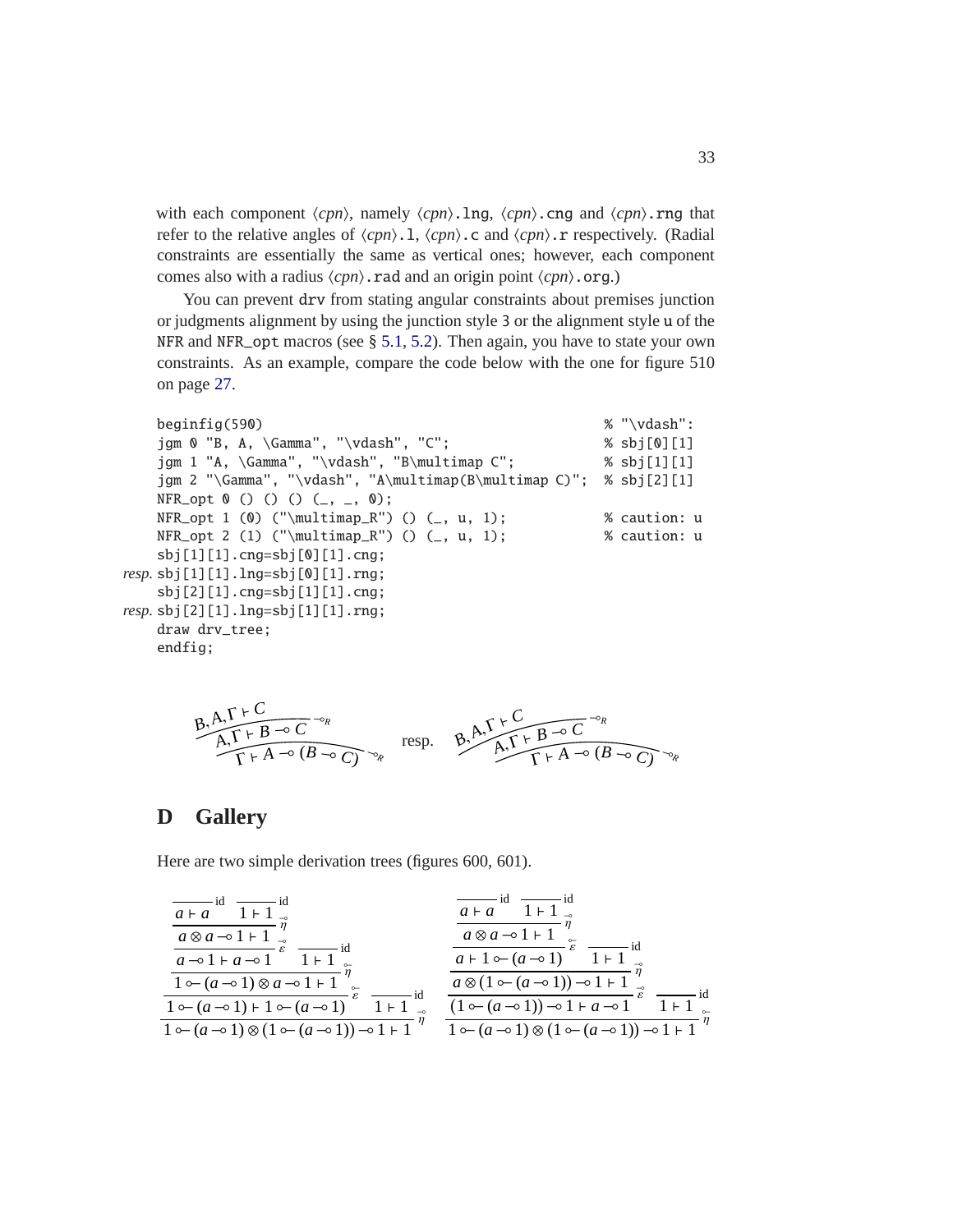Here are the drv version of a derivation tree found in [\[4,](#page-27-4) p. 57] and an alternative for it (figures 610, 611).

$$
\frac{r_1 + r_1}{r_1 \wedge r_2 + r_1} \wedge L_1 \qquad \frac{r_2 + r_2}{r_1 \wedge r_2 + r_2} \wedge L_2}{\frac{q + q \vee (r_1 \wedge r_2)}{q + q \vee (r_1 \wedge r_2)} \vee R_1} \wedge \frac{r_1 \wedge r_2 + r_1 \wedge r_2}{r_1 \wedge r_2 + q \vee (r_1 \wedge r_2)} \wedge R_2}{\frac{p \wedge (q \vee (r_1 \wedge r_2)) + p}{p \wedge (q \vee (r_1 \wedge r_2)) + p \wedge (q \vee (r_1 \wedge r_2)) + q \vee (r_1 \wedge r_2)} \vee L} \wedge L_2}
$$



Here are overlapping trees with opposite directions (figure 540, code on page [30\)](#page-29-0).

$$
h \circ (g \circ f) \left( \frac{\overline{A+B}^f \overline{B+C}^g}{\frac{A+C}{\Delta+D} \cdot \overline{C+D}^h} \cdot \frac{A+B}{\frac{A+B}{\Delta+D} \cdot \overline{B+D}^c} \cdot \left( h \circ g \right) \circ f \right)
$$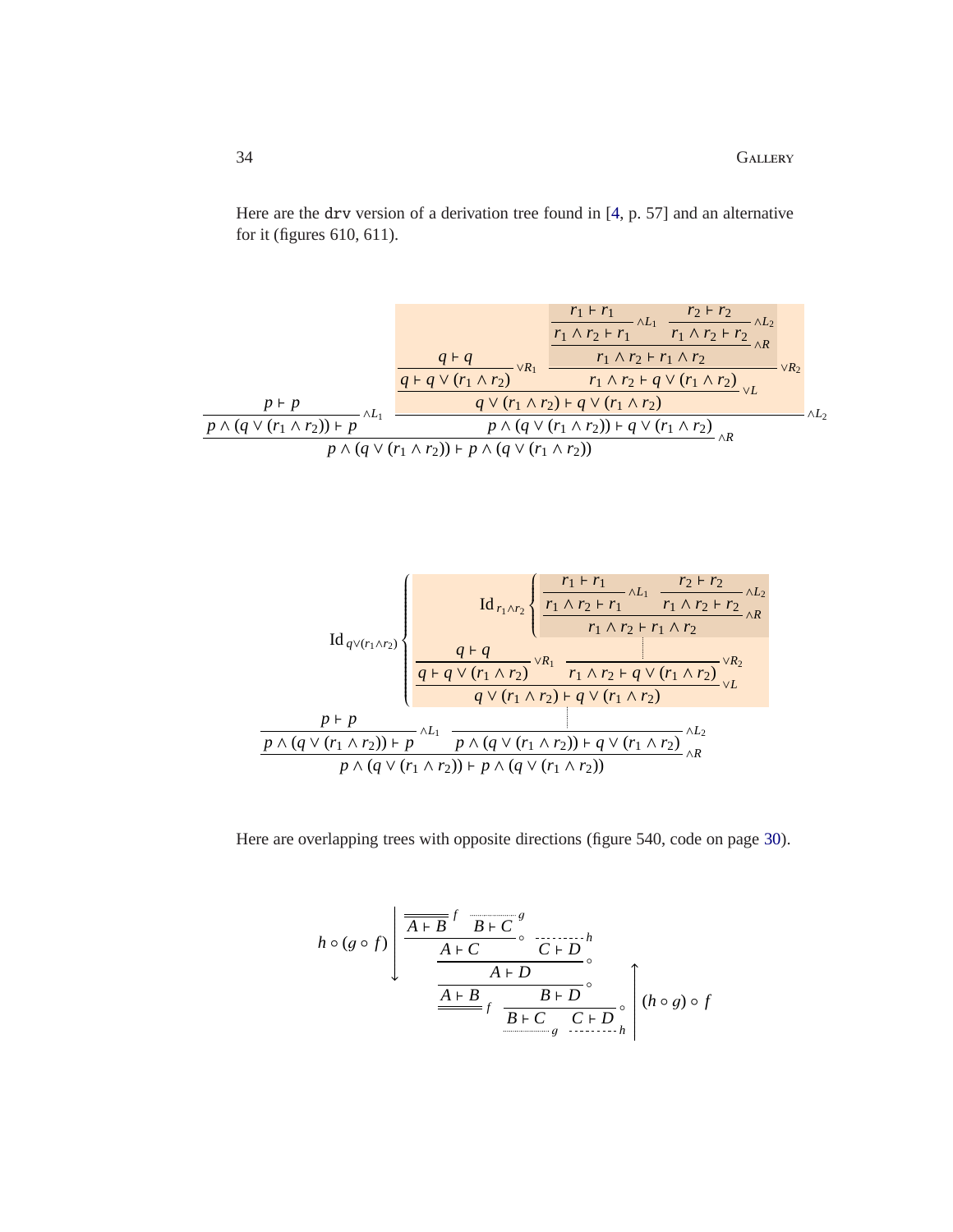Here is the drv version of a derivation tree found in [\[5,](#page-27-5) p. 86] (figure 620).

$$
\Pi_{1} \Pi_{2}
$$
\n
$$
\vdots \Pi_{3}
$$
\n
$$
\Gamma, B \vdash \Delta \Gamma, C \vdash \Delta
$$
\n
$$
\vdots \Pi_{A}, \Gamma' \vdash B, C, \Delta, \Delta'_{A}
$$
\n
$$
\Pi_{1}
$$
\n
$$
\vdots \Pi_{1}
$$
\n
$$
\vdots \Pi_{2}
$$
\n
$$
\vdots \Pi_{3}
$$
\n
$$
\Pi_{1}
$$
\n
$$
\vdots \Pi_{2}
$$
\n
$$
\vdots \Pi_{3}
$$
\n
$$
\vdots \Pi_{4}, \Gamma' \vdash B, C, \Delta'
$$
\n
$$
\vdots \Pi_{5}
$$
\n
$$
\vdots \Pi_{6}
$$
\n
$$
\vdots \Pi_{7} \vdots \Pi_{8}
$$
\n
$$
\vdots \Pi_{9}
$$
\n
$$
\vdots \Pi_{1}
$$
\n
$$
\vdots \Pi_{1}
$$
\n
$$
\vdots \Pi_{1}
$$
\n
$$
\vdots \Pi_{1}
$$
\n
$$
\vdots \Pi_{1}
$$
\n
$$
\vdots \Pi_{1}
$$
\n
$$
\vdots \Pi_{2}
$$
\n
$$
\vdots \Pi_{3}
$$
\n
$$
\vdots \Pi_{1}
$$
\n
$$
\vdots \Pi_{2}
$$
\n
$$
\vdots \Pi_{3}
$$
\n
$$
\vdots \Pi_{1}
$$
\n
$$
\vdots \Pi_{2}
$$
\n
$$
\vdots \Pi_{3}
$$
\n
$$
\vdots \Pi_{1}
$$
\n
$$
\vdots \Pi_{2}
$$
\n
$$
\vdots \Pi_{3}
$$
\n
$$
\vdots \Pi_{4}, \Gamma' \vdash B \lor C, \Delta'
$$
\n
$$
\vdots \Pi_{5}
$$
\n
$$
\vdots \Pi_{7}
$$
\n
$$
\vdots \Pi_{8}
$$
\n
$$
\vdots \Pi_{9}
$$
\n
$$
\vdots \Pi_{1}
$$
\n
$$
\vdots \Pi_{1}
$$
\n
$$
\vdots \Pi_{2}
$$
\n
$$
\vdots \Pi_{3}
$$
\n
$$
\vdots \Pi_{4}
$$
\n
$$
\vdots \Pi_{5}
$$
\n

Here are the drv versions of derivation trees found in [\[6,](#page-27-6) p. 50] (figures 630, 631).

$$
\frac{\text{id}}{\text{d} \frac{d^+ \otimes q}{\text{d}^+ \otimes (d \otimes (d \otimes d^+))}}
$$
\n
$$
\text{id} \frac{s \frac{d^+ \otimes (d \otimes (d \otimes d^+))}{d^+ \otimes (d \otimes d) \otimes d^+}}{s \frac{d^- \otimes (d \otimes q) \otimes ((d \otimes d^+) \otimes d^+)}{d^+ \otimes (d \otimes d) \otimes d^+}} \rightarrow \text{d}^+ \otimes (d \otimes q) \otimes q \otimes (q^+ \otimes q^+)
$$

Here is a continued fraction (figure 640).

$$
1 + \cfrac{a}{2 + \cfrac{b}{3 + \cfrac{c}{4 + \cfrac{d}{\cdots}}}}
$$

## <span id="page-34-0"></span>**E Standalone picture files**

Given a PostScript file (*jobname*). (*index*) generated by METAPOST, you may get a standalone ppF file (with embedded fonts)  $\langle jobname \rangle$ - $\langle index \rangle$ .pdf by running

mptopdf  $\langle\textit{jobname}\rangle.\langle\textit{index}\rangle$